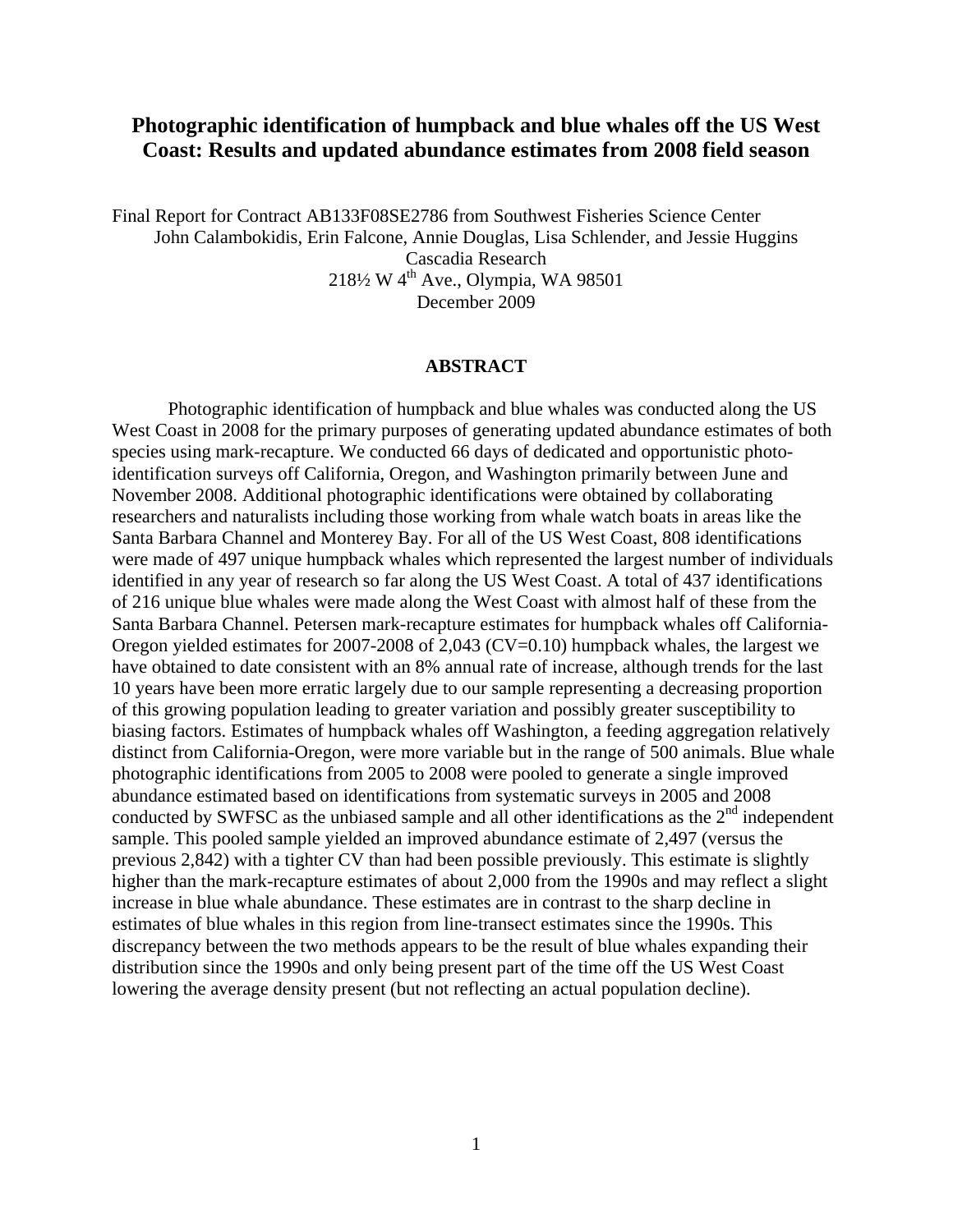### 1B**INTRODUCTION**

This report summarizes the results of photographic identification research conducted on blue and humpback whales off the US West Coast by Cascadia Research and collaborators in 2008 including comparisons to previous years. The primary objectives of this research is to obtain new estimates of humpback and blue whale abundance along the US west coast based on markrecapture of photographically identified individuals and examine trends in abundance.

 Starting in the early 1990s, photo-ID of humpback and blue whales along the US West Coast has provided accurate estimates of abundance using capture-recapture methods (Calambokidis et al. 1990a, 1990b, Calambokidis and Barlow 2004). These have complimented density-based abundance estimates available from line-transect surveys conducted by SWFSC (Barlow 2009, Barlow and Forney 2007, Forney 2007, Calambokidis and Barlow 2004). While annual estimates of humpback whales have been obtained from mark-recapture, blue whale abundance has only been primarily possible when at least one representative sample was obtained from the periodic surveys by SWFSC systematically covering both inshore and offshore waters (Calambokidis and Barlow 2004).

 Humpback and blue whales are considered endangered and their populations were depleted by whaling throughout most of their range. Both species make seasonal migrations between low latitude areas in winter and high latitude areas in summer. Blue whales feed off California from May through November (Dohl *et al.* 1983) and migrate to waters off Mexico and Central America in winter and spring (Calambokidis *et al.* 1990b, Stafford *et al.* 1999, Mate *et al.* 1999, Chandler *et al.* 1999). Photographic identification of blue whales has revealed that animals identified off California are part of an eastern North Pacific population of blue whales that ranges as far north as the Queen Charlotte Islands and the Gulf of Alaska (Calambokidis et al. 2009) and as far south as the Costa Rica Dome (Chandler *et al.* 1999).

 Recent studies of humpback whales in the entire North Pacific conducted under the SPLASH project have revealed a complex population structure with high degree of site fidelity to specific feeding and wintering areas but without a one-to-one association between these areas (Calambokidis et al. 2008). Overall abundance of humpback whales in the North Pacific was growing at 4-7% per year and through 2006 numbered about 20,000 (Calambokidis et al. 2008, Barlow et al. Submitted).

## **METHODS**

In 2008 we sought to:

- 1. Obtain a large and representative sample of humpback and blue whale identifications from coastal waters and, where possible, offshore waters of the West Coast in 2008 to supplement that already available for past years. This included dedicated photo-effort, opportunistic identifications obtained as part of other research, and identifications provided opportunistically by collaborators.
- 2. Compare identification photographs obtained during the SWFSC systematic surveys conducted in 2005 and 2008 with those available from our other surveys.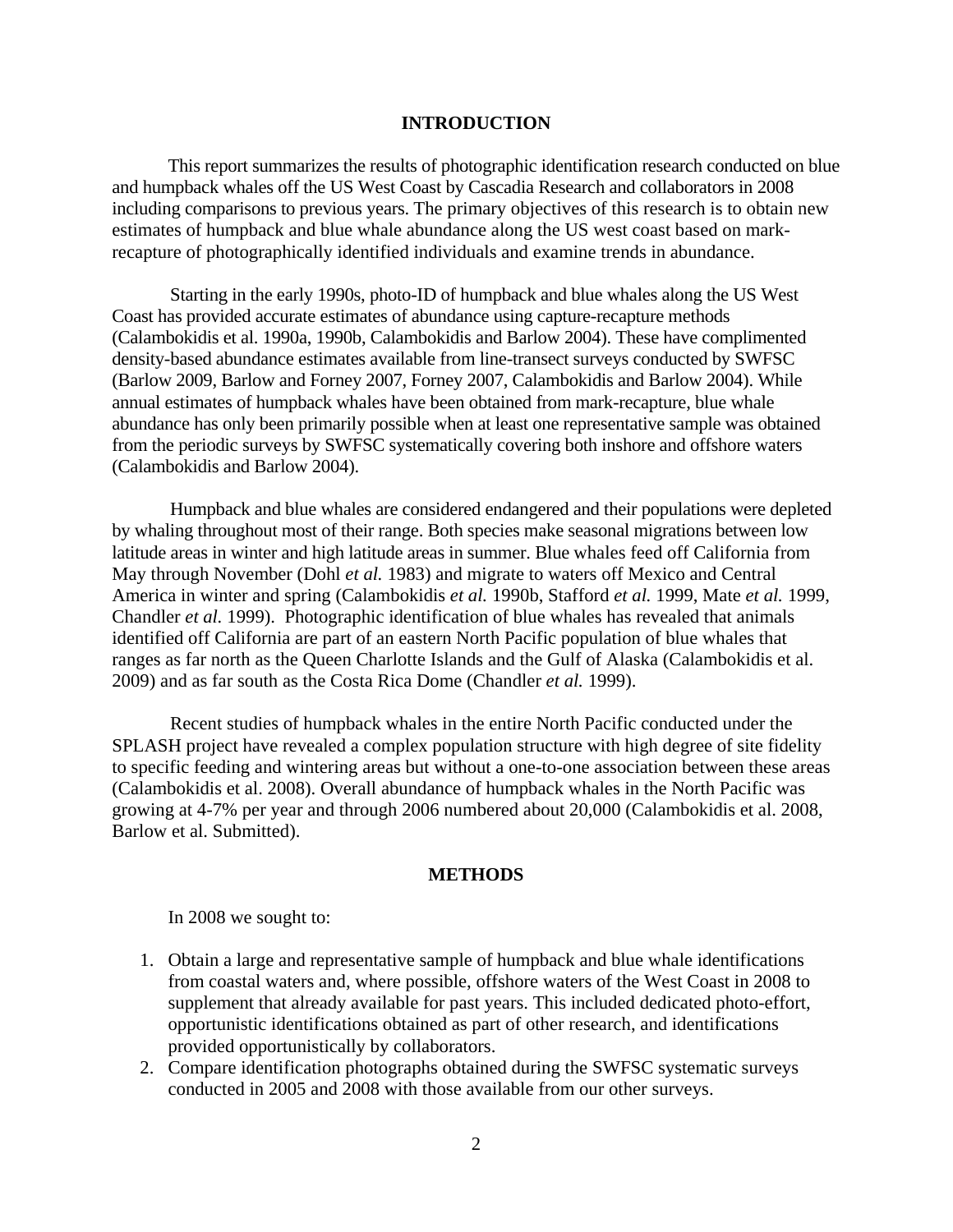- 3. Generate new abundance estimates of humpback and blue whales through 2008 using mark-recapture.
- 4. Compare these estimates with those obtained during the last 17 years to evaluate potential trends in abundance.

## **Survey effort**

A major focus of our field effort was to obtain as large a sample of photographic identifications as possible with broad geographic and temporal coverage. Strategies for achieving this included: 1) conduct small boat operations in many different areas, 2) cover large areas both offshore and inshore, 3) effectively sample large concentrations of whales, and 4) achieve broad temporal coverage. We achieved these objectives with a combination of dedicated small boats surveys, opportunistic identifications during our other field research, and identifications from other opportunistic sources.

Cascadia conducted 66 days of dedicated and opportunistic photo-identification surveys off California, Oregon, and Washington in the summer and fall of 2008 (Table 1, Figure 1). These were primarily conducted between June and November. Timing and exact locations of these surveys were based on weather patterns and anticipated whale abundance based on sighting reports and historical data. The primary vessels employed in these dedicated photo-identification surveys were three 5.3-5.9m rigid-hull inflatables equipped with outboard engines operated by Cascadia Research and used extensively in our past photo-identification research. Vessels covered up to 200 nmi/day and operated up to 50 nmi offshore. The boats were transported from one region to another by trailer. Additional opportunities to obtain identification photographs occurred during efforts to tag and track humpback and blue whales, monitoring of marine mammals of areas in conjunction with acoustic monitoring especially off central Washington, and surveys conducted as part of collaborations with Channel Islands and Olympic Coast National Marine Sanctuaries.

A number of collaborators provided additional identification photographs obtained more opportunistically. The most extensive contribution of opportunistic photographs came from our collaboration with the Channel Islands Naturalist Corps as well as whale watch operations out of Monterey Bay and San Francisco Bay.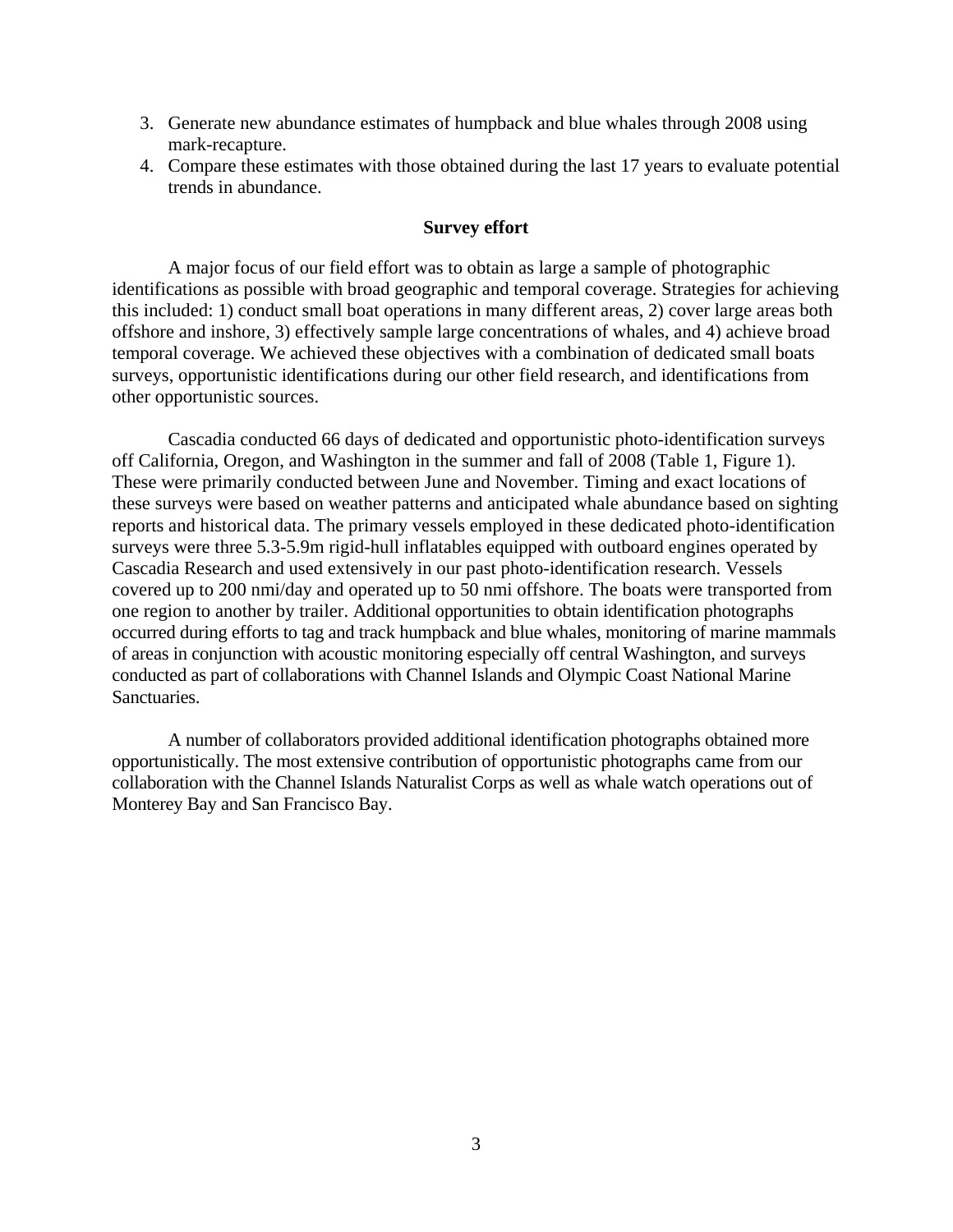|                    |                                     |                       | <b>Start</b> | End   | <b>Total Effort Distance</b> |      |                          |
|--------------------|-------------------------------------|-----------------------|--------------|-------|------------------------------|------|--------------------------|
| Date               | <b>Vessel</b>                       | Locality              | <b>Time</b>  | Time  | (Hrs)                        | (nm) | Objective                |
| Surveys-California |                                     |                       |              |       |                              |      |                          |
| 5/18/2008          | N1                                  | San Diego- Ensenada   | 8:40         | 16:58 | 8:18                         | 120  | General Photo ID         |
| 5/20/2008          | N1                                  | Ensenada-San Diego    | 13:30        | 18:48 | 5:18                         | 75   | General Photo ID         |
| 6/9/2008           | N1                                  | <b>Mission Bay</b>    | 7:50         | 17:41 | 9:51                         |      | Photo-ID/Tagging         |
| 6/9/2008           | N2                                  | <b>Mission Bay</b>    | 8:02         | 17:30 | 9:28                         | 80   | <b>Bm Filming</b>        |
| 6/10/2008          | N1                                  | <b>Mission Bay</b>    | 7:30         | 23:59 | 16:29                        | 80   | Photo-ID/Tagging         |
| 6/10/2008          | N2                                  | <b>Mission Bay</b>    | 7:42         | 17:40 | 9:58                         | 75.2 | Photo-ID/Nat Geo Filming |
| 6/11/2008          | N2                                  | <b>Mission Bay</b>    | 10:10        | 17:51 | 7:41                         | 84.4 | Photo-ID/Nat Geo Filming |
| 6/11/2008          | N1                                  | <b>Mission Bay</b>    | 10:30        | 17:45 | 7:15                         | 68   | Photo-ID/Tagging         |
| 6/12/2008          | N <sub>2</sub>                      | San Diego             | 7:48         | 15:36 | 7:48                         | 91.7 | Photo-ID/Nat Geo Filming |
| 6/12/2008          | N1                                  | San Diego to Ensenada | 7:45         | 19:26 | 11:41                        | 173  | General Photo ID         |
| 6/13/2008          | N1                                  | San Diego into Mexico | 7:50         | 19:30 | 11:40                        | 121  | Photo-ID/Tagging         |
| 6/13/2008          | N <sub>2</sub>                      | San Diego into Mexico | 7:51         | 19:00 | 11:09                        | 79.4 | Photo-ID/Nat Geo Filming |
| 6/14/2008          | N1                                  | San Diego             | 8:08         | 18:30 | 10:22                        | 63   | Photo-ID/Tagging         |
| 6/14/2008          | N <sub>2</sub>                      | San Diego             | 8:01         | 14:45 | 6:44                         | 53.1 | Photo-ID/Nat Geo Filming |
| 6/15/2008          | N1                                  | <b>Mission Bay</b>    | 8:30         | 18:05 | 9:35                         | 70   | Photo-ID/Tagging         |
| 6/15/2008          | N <sub>2</sub>                      | <b>Mission Bay</b>    | 8:40         | 17:21 | 8:41                         | 85.3 | Photo-ID/Nat Geo Filming |
| 6/16/2008          | N1                                  | <b>Mission Bay</b>    | 8:20         | 16:48 | 8:28                         | 75   | Photo-ID/Tagging         |
| 6/17/2008          | N1                                  | San Diego to Ensenada | 8:20         | 18:55 | 10:35                        |      | Photo-ID/Tagging         |
| 6/18/2008          | N1                                  | Ensenada to San Diego | 9:35         | 16:45 | 7:10                         | 91   | Photo-ID/Tagging         |
| 8/14/2008          | ZIP                                 | Port San Luis         | 7:50         | 15:38 | 7:48                         | 68.7 | General Photo ID         |
| 8/14/2008          | N <sub>2</sub>                      | Santa Barbara Channel | 10:51        | 18:40 | 7:49                         |      | Tagging                  |
| 8/15/2008          | ZIP                                 | Port San Luis         | 7:48         | 15:52 | 8:04                         | 104  | General Photo ID         |
| 8/15/2008          | N <sub>2</sub>                      | Santa Barbara Channel | 8:45         | 19:57 | 11:12                        | 120  | Tagging                  |
| 8/16/2008          | ZIP                                 | Morro Bay             | 8:32         | 19:13 | 10:41                        | 73.9 | General Photo ID         |
| 8/16/2008          | N2                                  | Santa Barbara Channel | 9:20         | 20:20 | 11:00                        | 67   | Tagging                  |
| 8/17/2008          | ZIP                                 | Santa Barbara         | 9:30         | 19:10 | 8:41                         | 83.6 | Discovery Filming        |
| 8/17/2008          | N <sub>2</sub>                      | Santa Barbara Channel | 9:25         | 19:15 | 9:50                         | 105  | Tagging                  |
| 8/18/2008          | N2                                  | Ventura               | 8:05         | 17:37 | 9:32                         |      | General Photo ID         |
| 8/18/2008          | ZIP                                 | Ventura               | 8:15         | 17:35 | 9:20                         | 92.7 | <b>Bm</b> Fliming        |
| 8/19/2008          | N2                                  | Ventura               | 8:15         | 16:10 | 7:55                         |      | Tagging                  |
| 8/19/2008          | ZIP                                 | Ventura               | 8:16         | 16:04 | 7:48                         | 77.3 | Tagging                  |
| 8/31/2008          | N <sub>2</sub>                      | Long Beach            | 10:19        | 16:28 | 6:09                         | 64.9 | General Photo ID         |
| 9/7/2008           | N2                                  | Santa Monica Bay      | 13:40        | 19:56 | 6:16                         | 79   | General Photo ID         |
| 9/8/2008           | N2                                  | Santa Barbara Channel | 8:40         | 19:40 | 11:00                        | 120  | Tagging                  |
| 9/9/2008           | N <sub>2</sub>                      | Santa Barbara Channel | 9:12         | 18:30 | 9:18                         | 170  | Tagging                  |
| 9/10/2008          | N <sub>2</sub>                      | Santa Barbara Channel | 9:40         | 19:00 | 9:20                         | 67   | Tagging                  |
| 9/11/2008          | N <sub>2</sub>                      | Santa Barbara         | 8:30         | 17:37 | 9:07                         | 80   | Tagging                  |
| 9/12/2008          | N <sub>2</sub>                      | Santa Barbara Channel | 7:55         | 19:25 | 11:30                        | 118  | Tagging                  |
| 9/13/2008          | N <sub>2</sub>                      | Santa Barbara Channel | 8:25         | 18:35 | 10:10                        | 91   | Tagging                  |
| 9/14/2008          | N <sub>2</sub>                      | Monterey Bay          | 9:45         | 14:55 | 5:10                         |      | General Photo ID         |
| 9/16/2008          | N <sub>2</sub>                      | Half Moon Bay         | 13:55        | 19:15 | 5:20                         | 46.5 | General Photo ID         |
| 9/17/2008          | N <sub>2</sub>                      | Bodega Bay            | 9:58         | 19:03 | 9:05                         | 97.5 | General Photo ID         |
| 9/18/2008          | N <sub>2</sub>                      | Bodega Bay            | 9:17         | 18:52 | 9:35                         | 96.6 | General Photo ID         |
| 9/19/2008          | N <sub>2</sub>                      | Half Moon Bay         | 9:38         | 15:34 | 5:56                         | 62.2 | General Photo ID         |
| 10/20/2008         | ZIP                                 | Pt St George          | 10:45        | 18:50 | 8:05                         | 100  | General Photo ID         |
| 10/21/2008         | ZIP                                 | Pt St George          | 9:20         | 16:00 | 6:40                         | 61   | General Photo ID         |
| 10/22/2008         | ZIP                                 | Bodega Bay            | 8:45         | 18:53 | 10:08                        | 118  | General Photo ID         |
| 10/23/2008         | ZIP                                 | Bodega/Cordell        | 8:45         | 18:40 | 9:55                         | 92   | General Photo ID         |
| 10/24/2008         | ZIP                                 | Pt St George          | 12:20        | 14:20 | 2:00                         | 18   | General Photo ID         |
| 11/2/2008          | N2                                  | Marina del Rey        | 8:09         | 15:27 | 7:18                         | 69.2 | General Photo ID         |
| 11/3/2008          | N2                                  | Santa Barbara Channel | 9:37         | 12:35 | 2:58                         | 36.3 | General Photo ID         |
| 11/5/2008          | N2                                  | Half Moon Bay         | 7:05         | 17:04 | 9:59                         | 109  | General Photo ID         |
| 11/6/2008          | N2                                  | Half Moon Bay         | 7:20         | 14:36 | 7:16                         | 76.3 | General Photo ID         |
|                    | <b>Surveys-Washigton and Oregon</b> |                       |              |       |                              |      |                          |
| 1/23/2008          | ZIP                                 | Westport              | 8:30         | 16:33 | 8:03                         | 111  |                          |
| 3/5/2008           | N1                                  | Westport              | 11:15        | 13:35 | 2:20                         |      |                          |
| 4/1/2008           | ZIP                                 | Westport              | 8:31         | 16:38 | 8:07                         | 147  |                          |
| 5/29/2008          | N2                                  | Westport              | 7:39         | 18:00 | 11:01                        | 134  |                          |
| 7/2/2008           | ZIP                                 | Westport              | 8:46         | 18:44 | 9:30                         | 158  |                          |
| 7/5/2008           | ZIP                                 | Sekiu                 | 18:08        | 22:00 | 3:52                         |      | Humpback entanglement    |
| 7/6/2008           | ZIP                                 | Sekiu                 | 6:15         | 11:45 | 5:30                         |      | Humpback entanglement    |
| 7/10/2008          | ZIP                                 | Sekiu                 | 17:30        | 21:45 | 4:15                         |      | Humpback entanglement    |
| 7/15/2008          | Wind Song                           | Neah Bay              | 7:30         | 16:56 | 9:26                         |      | General Photo ID         |
| 8/10/2008          | ZIP                                 | Westport              | 7:50         | 19:40 | 11:20                        | 133  |                          |
| 9/2/2008           | ZIP                                 | Westport              | 7:55         | 16:25 | 8:30                         | 140  |                          |
| 10/15/2008         | ZIP                                 | Westport              | 8:15         | 16:30 | 8:15                         | 105  |                          |
| 10/19/2008         | ZIP                                 | Depoe Bay             | 11:45        | 18:24 | 6:39                         | 110  | General Photo ID         |

*Table 1. Summary of effort conducted by Cascadia Research in 2008 for photo-ID.*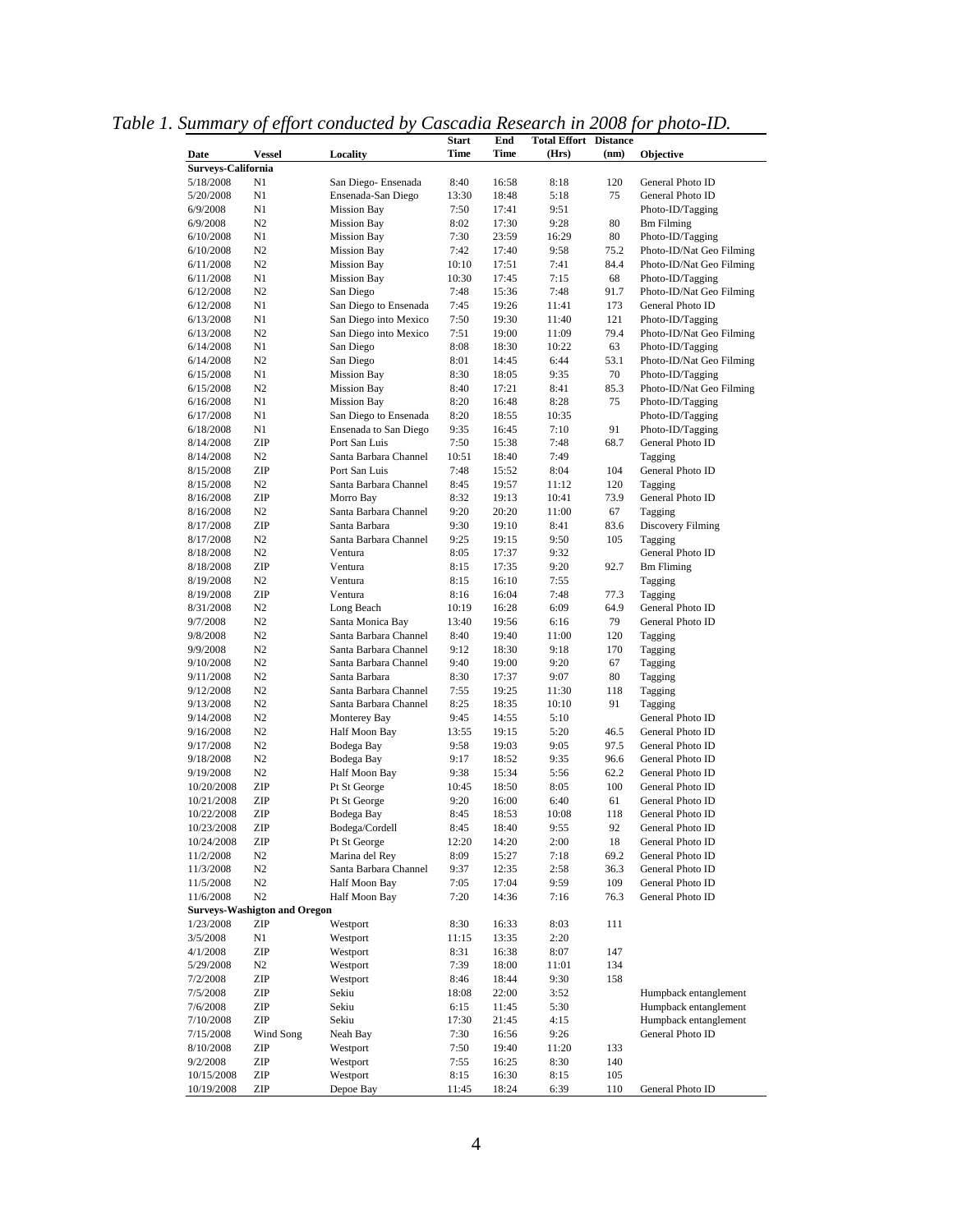

*Figure 1. Survey effort in 2008 including small surveys by Cascadia Research (in white) and collaborators including Channel Islands Naturalist Corps in the Santa Barbara Channel (green). Surveys off Washington include those conducted in collaboration with the Olympic Coast National Marine Sanctuary and Scripps Institution of Oceanography (funded by N45 program). SWFSC cruise tracks and effort are not included above.*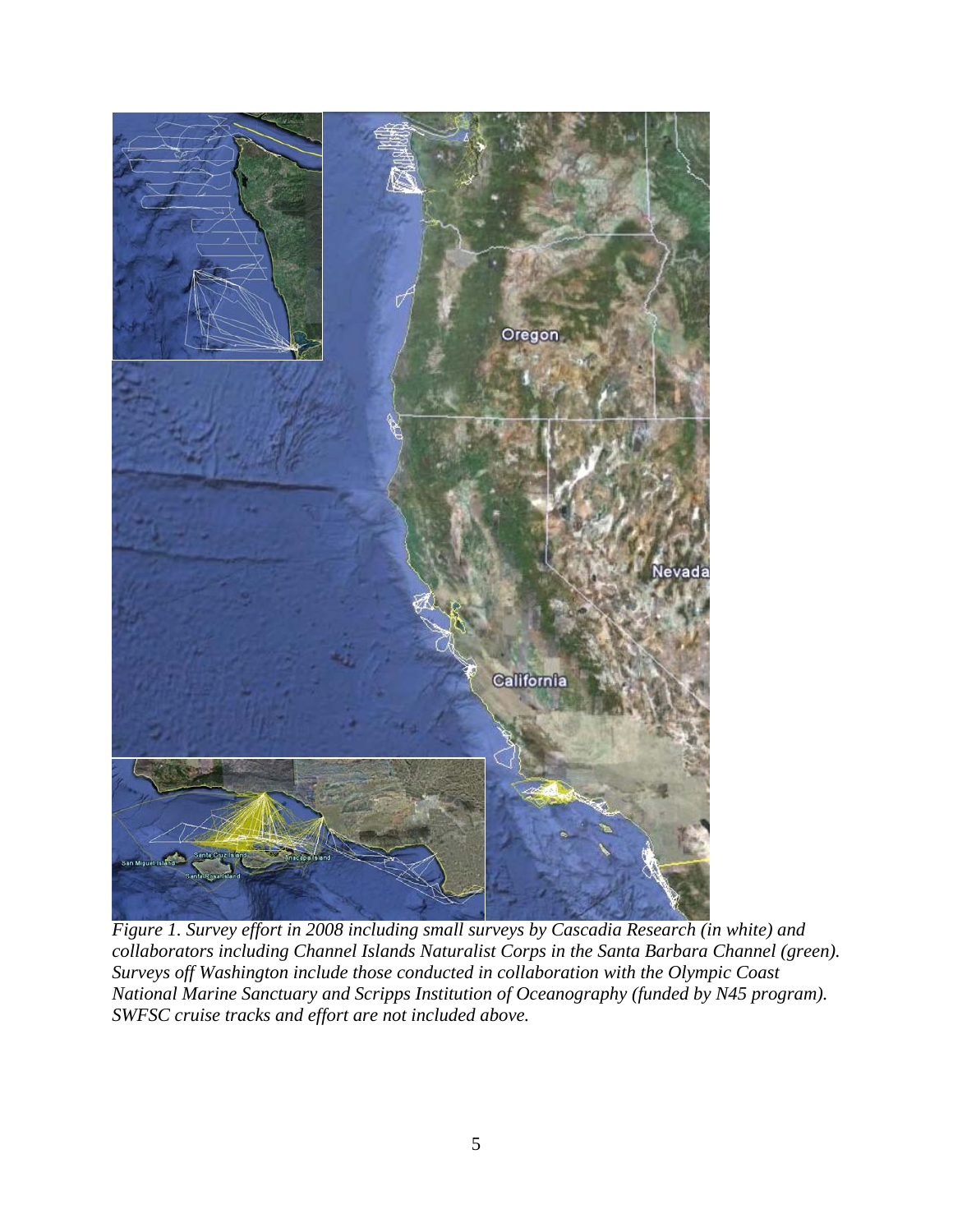## 7B**Photographic identification from ship surveys**

 A critical part of the mark-recapture estimates for blue whales was the systematic identifications obtained in conjunction with broad-scale SWFSC marine mammal ship surveys. Key samples for the current study were the identifications obtained during the 2005 and 2008 SWFSC surveys covering waters out to 300 nmi off California, Oregon, and Washington. Additional fine-scale survey effort was completed during CSCAPE 2005 in waters of four West Coast National Marine Sanctuaries, providing additional blue whale identifications in nearshore waters.

### 8B**Data analyses**

 All photographs were judged using a three-tier quality criterion. This score, along with associated sighting information (date, latitude, longitude), was entered into the identification database for analysis. Identification photographs of suitable quality were internally compared to identify resightings (and remove duplicates) of animals for each year. Each individual was then compared to Cascadia's historical catalog (archived photographs) of all blue whales identified off northern Baja, California, Oregon and Washington. Individual whales identified each year that did not match past years and which were of suitable quality were assigned a new unique identification number and added to the catalog annually.

 Estimates of humpback and blue whale abundance were made using several capturerecapture methods (Calambokidis and Barlow 2004). The primary methods were two-sample Petersen capture-recapture estimates (Chapman modification for sampling without replacement) conducted using the identifications obtained in different pairs of samples including: 1) pairs of adjacent years as the two samples, and 2) identifications from the systematic broad-scale and fine-scale ship surveys as one sample and the second sample from the coastal surveys for the same time period. An unbiased estimate of blue whale abundance using the two-sample Petersen estimate requires that all animals in the population have an equal probability of being photographed in at least one of the samples. The second sample does not have to meet this criterion as long as it is independent of the first sample. This approach of using the identifications from the systematic ship surveys as the one representative sample provided reliable estimates of blue whale abundance for similar surveys in the past (Calambokidis and Barlow 2004).

We also conducted the first estimates of blue whale abundance using mark-recapture between feeding and wintering areas. This type of approach has been found to be the least biased method of estimating humpback whale abundance because it allows for more complete mixing of animals and avoids problems with heterogeneity of capture probability that often results from sampling biases in a particular region (Calambokidis et al. 2008, Barlow et al. submitted).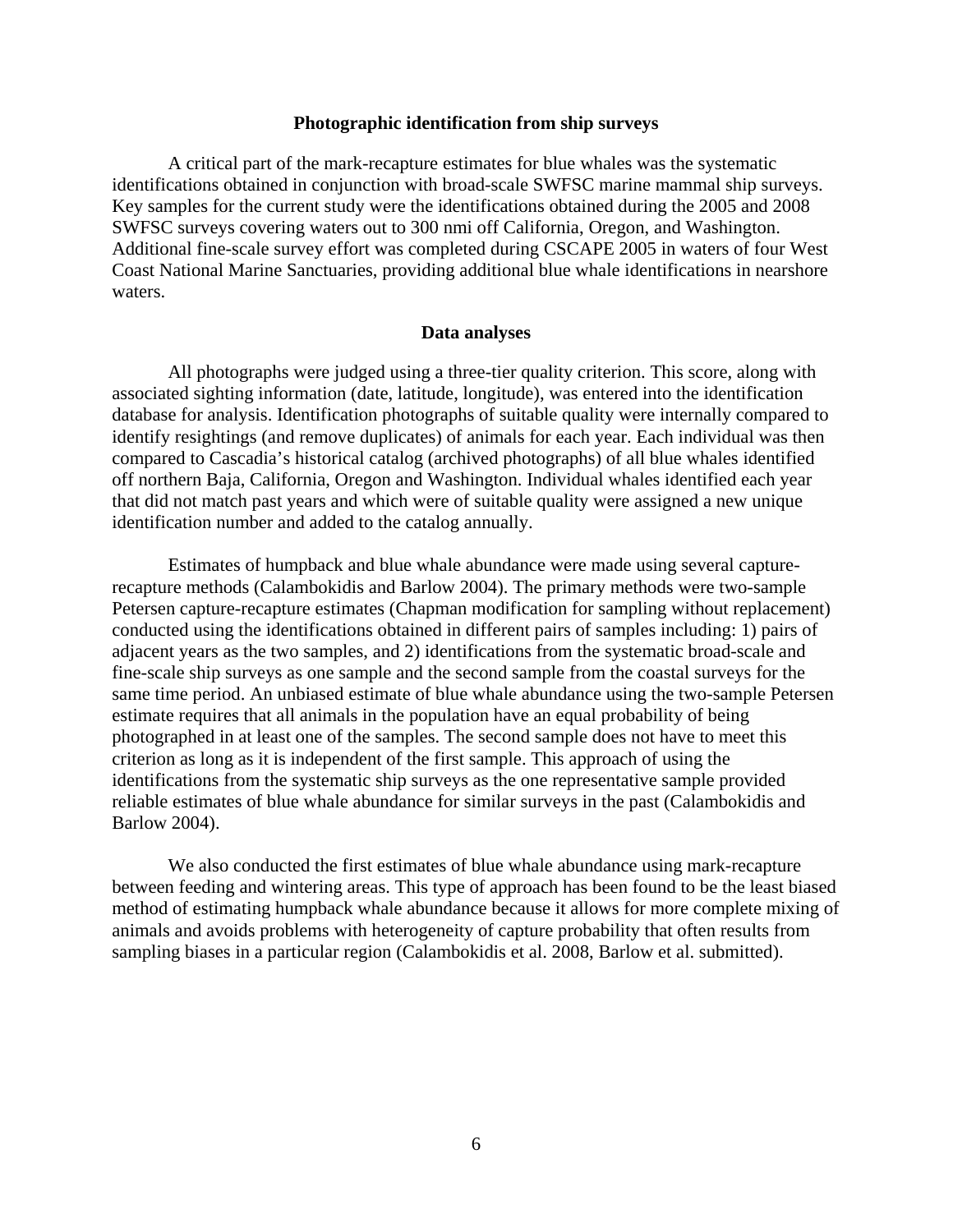#### 3B**RESULTS**

 Overall 2008 provided relatively large number of photographic identifications of both humpback and blue whales distributed fairly widely among regions (Table 2). While these distributions partly reflected the locations of effort, they also revealed patterns of concentration of both species. For blue whales, identifications were concentrated in the southern California Bight especially off northern Baja to areas off San Diego and in the Santa Barbara Channel with only smaller numbers of sightings in other regions. For humpback whales most identifications were made off central California from Monterey Bay to Bodega Bay.

## 9B**Humpback whales**

For all of the US West Coast 808 identifications were made of 497 unique humpback whales (Table 2). This represented the largest number of individuals identified in any year of research so far along the US West Coast (Table 3). Identifications were obtained from February to November and ranging from Southern California to the Washington/BC border area (Table 2). Regions where larger samples were obtained (>50) included the Santa Barbara Channel area from April to June (thanks to collaborators like the Channel Islands Naturalist Corps), Morro Bay area in August, Monterey Bay area for September to November, Gulf of the Farallones to Bodega Bay in September and October, and northern Washington in June.

| Region                   | Code | 2 | 3 | 4  | 5  | 6   |              | 8   | 9   | 10  |     | 11 Total IDs |     |
|--------------------------|------|---|---|----|----|-----|--------------|-----|-----|-----|-----|--------------|-----|
| S Ca. Bight (south)      | 31   |   |   | 2  |    |     |              |     |     |     |     |              | 2   |
| Santa Barbara Channel    | 33   |   |   | 35 | 76 | 52  | 4            | 9   | 4   |     | 3   | 183          | 102 |
| S. California (offshore) | 39   |   |   |    |    |     |              |     |     | 1   |     |              |     |
| Pt Conception to Buchon  | 41   |   |   |    |    |     |              | 13  |     |     |     | 13           | 13  |
| Pt Buchon to Pt. Sur     | 42   |   |   |    |    |     |              | 87  |     |     |     | 87           | 74  |
| C. California offshore   | 49   |   |   |    |    |     |              |     |     | 4   |     | 4            | 4   |
| S Monterey Bay Sanc.     | 51   |   | 2 |    | 15 |     |              |     | 33  | 115 | 98  | 263          | 128 |
| N Monterey Bay Sanc.     | 52   |   |   |    |    |     |              |     | 6   |     | 12  | 18           | 18  |
| Farallones/Cordell       | 53   |   |   |    |    |     |              |     | 88  | 59  | 8   | 155          | 131 |
| C Mend. to Klamath Riv.  | 62   |   |   |    |    |     |              |     |     | 2   |     | 2            | 2   |
| C. Oregon                | 72   |   |   |    |    |     |              |     |     |     |     | 2            | 2   |
| N Oregon                 | 73   |   |   |    |    |     |              | 3   |     |     |     | 3            | 3   |
| Washington               | 75   |   |   |    | 2  | 4   | $\mathbf{I}$ | 4   |     |     |     | 11           | 11  |
| Wash/BC border           | 76   |   |   |    |    | 52  | 7            |     |     | 2   |     | 61           | 47  |
| WA/BC inside waters      | 79   | 2 |   |    |    |     |              |     |     |     |     | 3            | 2   |
| Total                    |      | 2 | 2 | 37 | 93 | 109 | 12           | 118 | 131 | 183 | 121 | 808          | 497 |
| Unique IDs               |      |   | 2 | 26 | 63 | 89  | 8            | 99  | 115 | 115 | 71  | 497          |     |

*Table 2. Summary of identifications of humpback whales in 2008 by month and region.* 

Identifications in 2008 were obtained from many of the same areas that have been sampled in past years. The record number of unique IDs in 2008 was not the result of unusually high numbers of identifications in any one area but the good returns at many areas. For all years, 2,257 unique humpback whales have been identified off the US West Coast through 2008 (Table 3).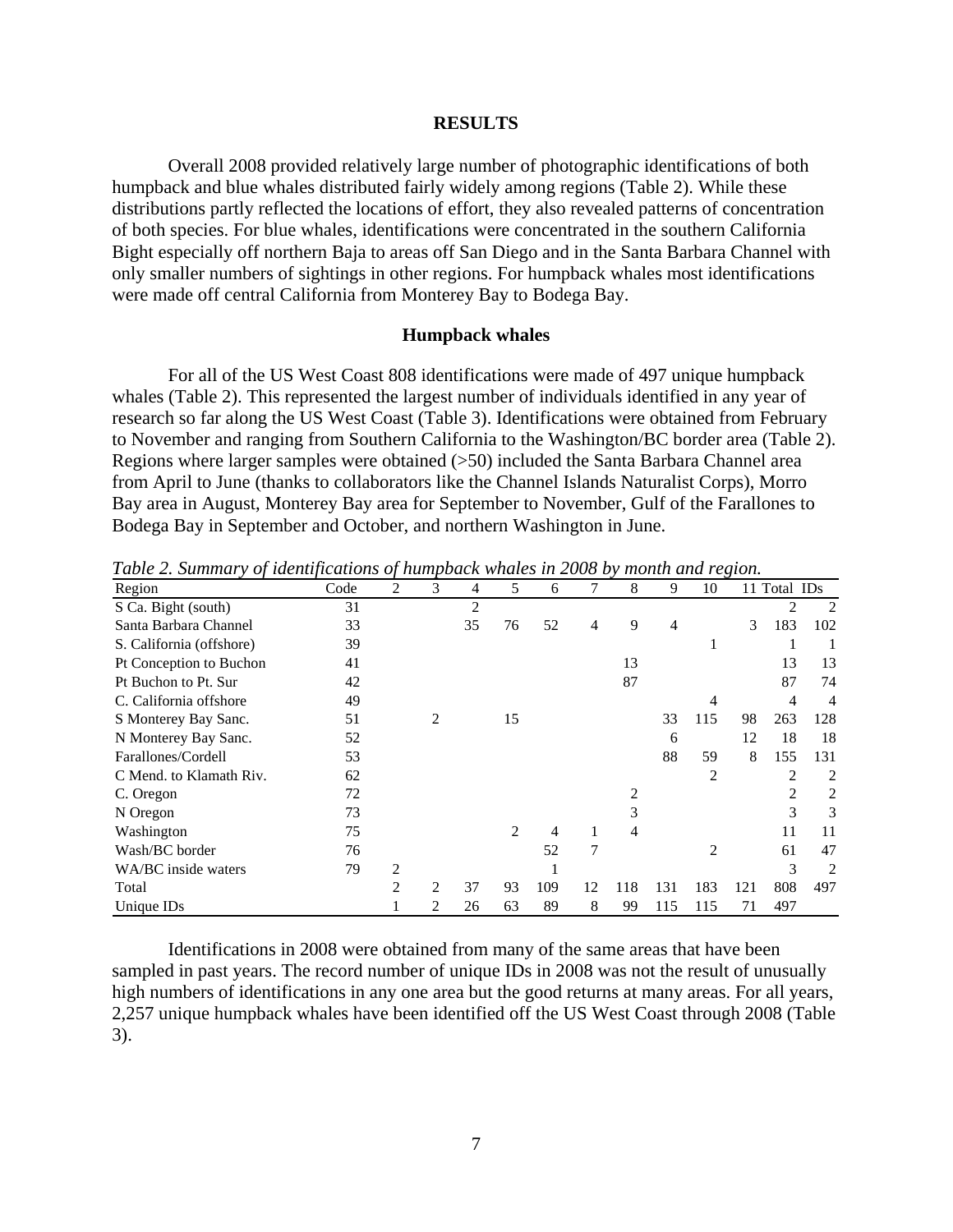| .                             | $\circ$ |          |      |      |      |      |      |      |      |      |     |      |     |      |     | റ                       |      | ⌒    |      | o∼.  |              |      |      |      |            |       |      |
|-------------------------------|---------|----------|------|------|------|------|------|------|------|------|-----|------|-----|------|-----|-------------------------|------|------|------|------|--------------|------|------|------|------------|-------|------|
| Region                        | Code    | $<$ 1986 | 1986 | 1987 | 1988 | 1989 | 1990 | 1991 | 1992 | 1993 |     | 1995 |     | 1997 |     | 1999                    | 2000 | 2001 | 2002 | 2003 | 2004         | 2005 | 2006 | 2007 | 2008 Total |       | IDs  |
| S Ca. Bight (south)           | 31      |          |      |      |      |      |      | 5    |      |      |     |      |     |      |     |                         |      |      |      |      | 5            |      |      |      |            | 23    | 21   |
| S. Ca. Bight (north outside S | 32      |          |      |      |      |      |      |      |      |      |     | 29   |     |      |     |                         |      | Q    |      |      |              |      | 9    |      |            | 66    | 45   |
| Santa Barbara Channel         | 33      |          |      |      |      |      | 14   | 28   | 222  |      | 2   | 259  | 33  | 42   | 169 | 22                      |      |      | 104  | 83   | 35           | 204  | 130  | 193  | 183        | 1762  | 471  |
| S. California (offshore)      | 39      |          |      |      |      |      |      |      |      |      |     |      |     |      |     |                         |      |      |      |      |              |      |      |      |            |       | 12   |
| Pt Conception to Buchon       | 41      |          |      | 8    | 115  |      |      | 169  |      |      | 23  | 32   |     | 29   |     |                         | 133  | 25   | 44   | 14   | 49           |      |      |      | 13         | 715   | 287  |
| Pt Buchon to Pt. Sur          | 42      |          |      |      |      |      | 2    | 26   |      |      |     |      | 8   | 18   | 16  | q                       |      | 4    |      |      | 23           | 117  | 13   |      | 87         | 330   | 216  |
| C. California offshore        | 49      |          |      |      |      |      |      |      |      |      |     |      |     |      |     |                         |      |      |      |      |              |      |      |      |            |       |      |
| S Monterey Bay Sanc.          | 51      | 3        |      | 6    | 18   |      | 13   | 38   | 101  | 86   | 83  | 58   | 158 | 133  | 283 | 358                     | 424  | 137  | 70   | 17   | 145          | 219  | 254  | 18   | 263        | 304   | 834  |
| N Monterey Bay Sanc.          | 52      |          |      |      |      |      | 30   |      |      | 33   |     | 55   | 97  | 53   | 43  | 14                      |      | 192  | 43   | 83   | 89           | 25   |      |      | 18         | 802   | 461  |
| Farallones/Cordell            | 53      | 18       | 466  | 794  | 401  | 26.  | 316  | 18   | 372  | 336  | 261 | 216  | 250 | 37   | 150 | 148                     | 43   | 101  | 156  | 141  | 89           | 42   | 46   | 170  | 155        | 5156  | 1073 |
| Bodega Bay to Pt. Arena       | 54      |          |      |      | 5    |      |      |      | 119  | 8    |     |      | 5   |      | 41  | $\overline{\mathbf{c}}$ |      |      |      |      |              |      |      |      |            | 193   | 113  |
| Pt. Arena to C. Mendocino     | 61      |          |      |      |      |      |      |      | 116  |      |     |      |     | 25   | 27  |                         |      |      | 22   | 10   |              |      |      |      |            | 212   | 152  |
| C Mend. to Klamath Riv.       | 62      |          |      |      |      |      |      |      |      |      |     | 13   | 8   | 28   |     |                         |      |      |      |      |              | 34   | 34   | 11   |            | 164   | 137  |
| N California to Oregon        | 63      |          |      |      |      |      |      | 212  | 68   | 25   |     |      |     | 16   | 112 | q                       |      |      | 9    | 24   | 8            | 39   |      | 15   |            | 546   | 241  |
| S Oregon                      | 71      |          |      |      |      |      |      |      |      |      |     |      |     |      |     |                         |      |      |      |      |              |      |      |      |            |       |      |
| C. Oregon                     | 72      |          |      |      |      |      | 23   |      |      |      |     |      |     |      |     | 49                      | q    |      | 35   |      |              |      |      |      |            | 134   | 99   |
| N Oregon                      | 73      |          |      |      |      |      |      |      | 14   |      |     |      |     |      |     |                         |      |      |      |      |              |      |      |      |            | 20    | 12   |
| Washington                    | 75      |          |      |      |      |      |      |      |      |      |     |      |     |      |     |                         |      |      |      |      |              | 39   | 9    | 15   |            | 93    | -85  |
| Wash/BC border                | 76      |          |      |      |      |      | 10   | 14   |      |      | 18  | 50   | 55  | 24   | 70  | 102                     | 56   | 53   | 41   | 10   | 45           |      |      | 29   | 61         | 686   | 275  |
| <b>Puget Sound</b>            | 79      |          |      |      |      |      |      |      |      |      |     |      |     |      |     |                         |      |      |      |      | 8            |      |      |      |            | 23    | 14   |
| Total                         |         |          | 467  | 808  | 567  | 270  | 414  | 682  | 1021 | 515  | 422 | 713  | 62  | 416  | 926 | 715                     | 671  | 541  | 530  | 543  | $51^{\circ}$ | 830  | 512  | 466  | 808        | 13991 |      |
| Unique IDs                    |         | 19       | 91   | 150  |      | 110  |      | 282  | 397  | 256  | 260 | 363  | 366 | 291  | 433 | 385                     | 268  | 306  | 345  | 396  | 329          | 443  | 302  | 332  | 497        |       | 2257 |

*Table 3. Number of identifications of humpback whales by year and region through 2008. Totals by year and region also show number of unique IDs excluding resightings.* 

The data from 2008 was used to generate updated mark-recapture estimates of humpback whale abundance for two separate regions: 1) California and Oregon and 2) Washington. For the primary area of California and Oregon, 438 unique individuals were identified off California and Oregon, the highest number obtained in any of effort to date (Table 4). An additional 59 animals were identified off Washington but are used in a separate abundance estimates since these potentially represent a different feeding area (Calambokidis et al. 1996, 2001, 2004, 2008).

Petersen mark-recapture estimates for California-Oregon yielded estimates for 2007-2008 of 2,043 humpback whales, the largest we have obtained to date. While the overall rate of increase since 1991 has generally been around 8% and not unreasonable, the trend just for the last 10 years has both been more erratic and after an apparent drop after 1998 more rapid (Figure 2). Several factors appear to be at work. Even though the population has increased, our sample size each year has remained fairly constant; this has resulted in lower numbers of recaptures between years (lower recapture rates reflect higher abundance estimates) and higher CVs which are largely driven by numbers of recaptures. As the proportion of the population sampled has decreased and resulted in lower recapture rates, the potential influence of biasing factors to the abundance estimates has increased.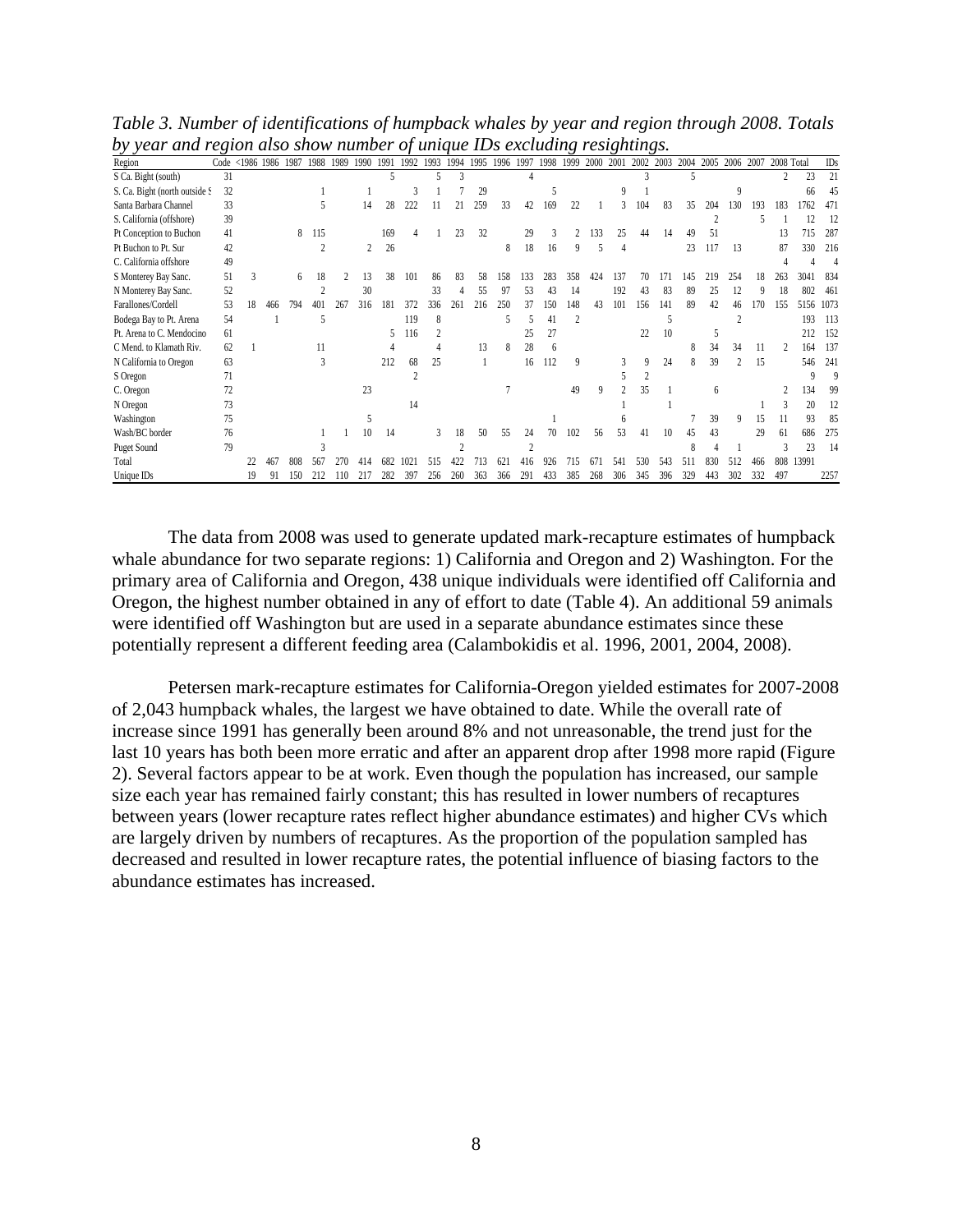| Year      | n1  | n2  | m   | Pop   | <b>CV</b> |
|-----------|-----|-----|-----|-------|-----------|
| 1990-91   | 206 | 269 | 105 | 526   | 0.05      |
| 1991-92   | 269 | 397 | 188 | 568   | 0.03      |
| 1992-93   | 397 | 253 | 173 | 580   | 0.03      |
| 1993-94   | 253 | 244 | 108 | 570   | 0.05      |
| 1994-95   | 244 | 329 | 100 | 799   | 0.06      |
| 1995-96   | 329 | 332 | 146 | 747   | 0.05      |
| 1996-97   | 332 | 268 | 106 | 836   | 0.06      |
| 1997-98   | 268 | 386 | 120 | 859   | 0.06      |
| 1998-99   | 386 | 329 | 129 | 981   | 0.06      |
| 1999-2000 | 329 | 228 | 108 | 692   | 0.06      |
| 2000-01   | 228 | 266 | 81  | 745   | 0.07      |
| 2001-02   | 266 | 313 | 85  | 974   | 0.08      |
| 2002-03   | 313 | 386 | 92  | 1,306 | 0.08      |
| 2003-04   | 386 | 280 | 79  | 1,358 | 0.08      |
| 2004-05   | 280 | 366 | 67  | 1,516 | 0.09      |
| 2005-06   | 366 | 292 | 88  | 1,207 | 0.08      |
| 2006-07   | 292 | 297 | 54  | 1,587 | 0.11      |
| 2007-08   | 297 | 438 | 63  | 2,043 | 0.10      |

*Table 4. Summary of identifications in pairs of adjacent years (n1 and n2) and matches (m) off California and Oregon along with Petersen mark-recapture estimates of abundance and CV.* 



*Figure 2. Abundance estimates of humpback whales from mark-recapture off California and Oregon through 2008 based on Petersen mark-recapture estimates using adjacent years as samples. Left axis also shows proportion of identified animals not seen previously and the proportion seen only one year. Error bars show*  $+$  1 SE.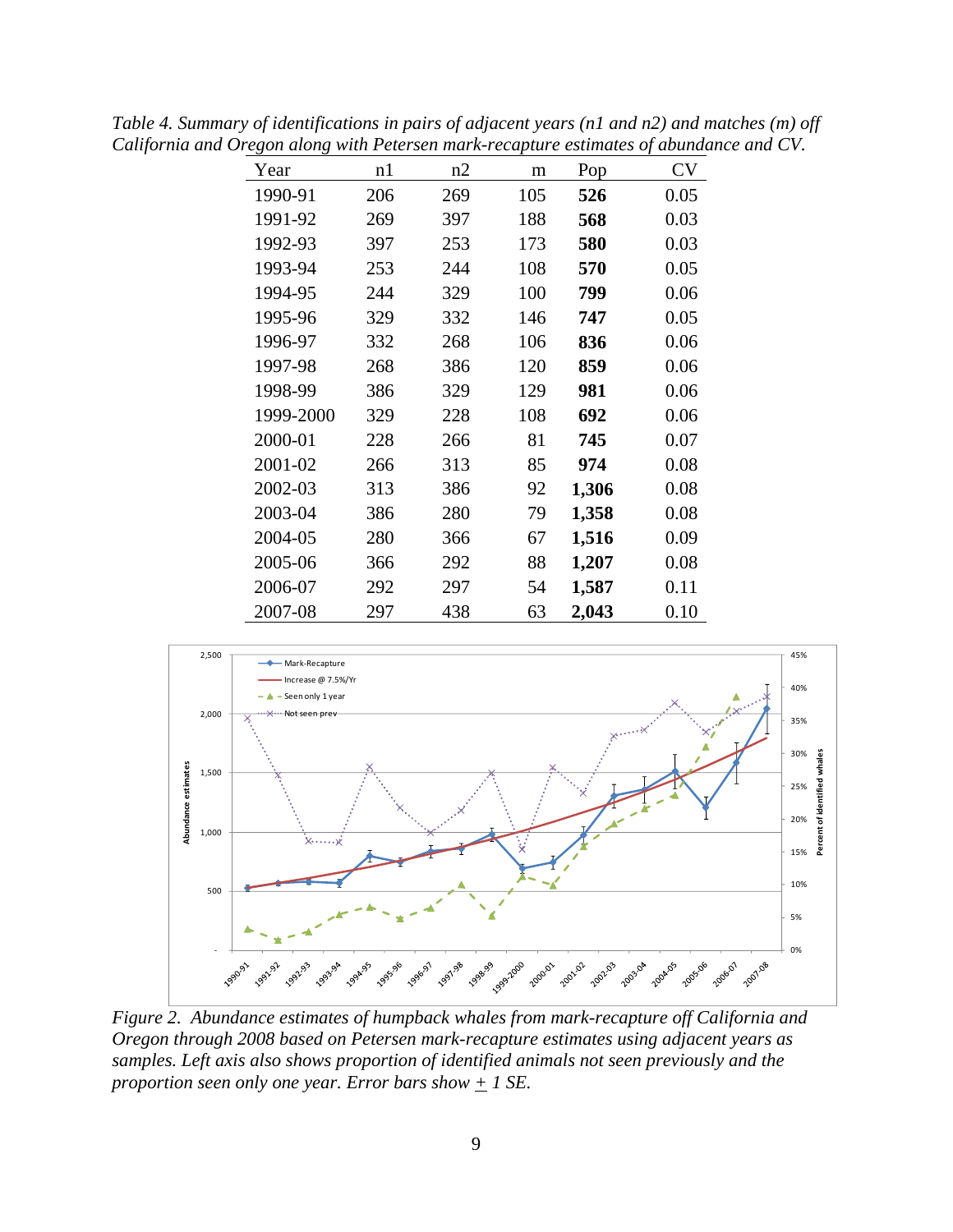Abundance estimates for Washington were more constrained by sample size (Figure 3). Some consecutive years had to be pooled into a single sample for there to be an adequate number of recaptures between pairs of years in the Petersen mark-recapture estimates. Despite this limitation, these estimates indicated an increase in abundance from the mid 1990s when initial identifications were made and recent years. Confidence limits were much tighter in the 1990s reflecting a larger number of recaptures between samples than in recent years when even with pooling years, the low recapture rate resulted in not only higher estimates of abundance but a great deal of uncertainty around the estimates. One change that may be biasing these results is that through the mid-2000s, photo-IDs came from a more limited area corresponding to the area close to the border between Washington and British Columbia and more recently we have also been conducting surveys off central Washington almost year around resulting in expanded coverage. Earlier estimates may have been biased downward due to heterogeneity of capture probabilities from this geographic sampling bias.



*Figure 3. Abundance estimates of humpback whales from mark-recapture off Washington through 2008 based on Petersen mark-recapture estimates using adjacent years as samples. In case were there were six or less recaptures between samples, adjacent years were pooled to increase sample size for comparison as indicated. Error bars show + 1 SE.* 

One possibility considered was whether any of the high rates of increase in abundance in the last 10 years could be the result of immigration from other areas. This might be expected especially if humpback whale abundances in different regions reach carrying capacity at different times and thereby prompting movement of animals among regions beyond what had been occurring. There was no indication of this movement in the SPLASH inter-regional matches which showed very low rates of interchange between California-Oregon and other feeding areas (Calambokidis et al. 2008). Additionally, we examined the distribution of mtDNA haplotypes by latitude for evidence of animals coming from other areas. Past studies showed a dramatic difference in mtDNA haplotypes between humpback whales that feed off California, dominated by E and F2 haplotypes, and those from SE Alaska which are primarily A- and A+ haplotypes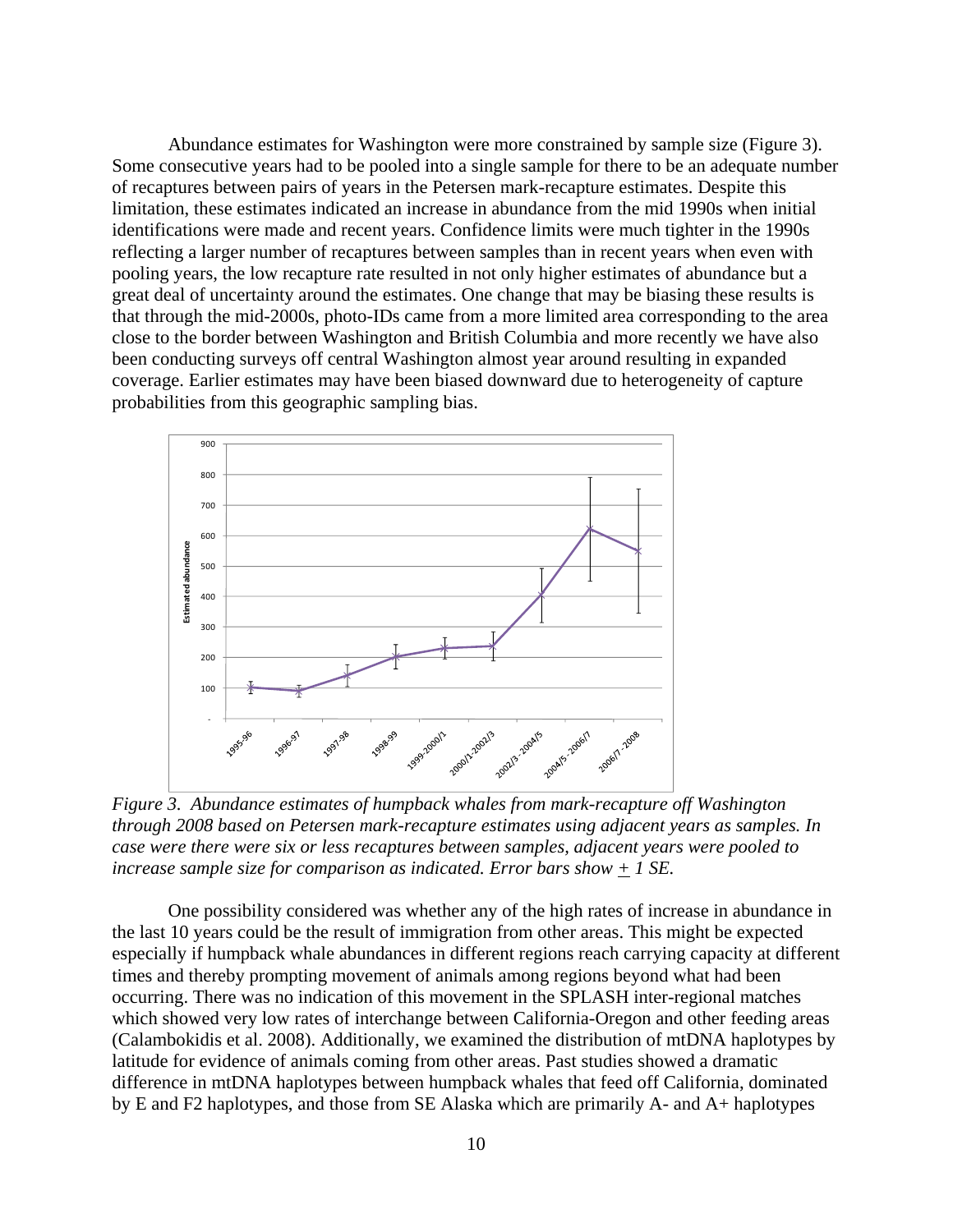(Baker et al. 1990, 1994, 1998). Much more extensive analyses conducted in recent years especially the SPLASH years of 2004 to 2006 reveal a dramatic latitudinal gradient in the proportions of these haplotypes and still very few animals off California with the haplotype patterns that dominate Northern British Columbia and SE Alaska (Figure 4).



*Figure 4. Humpback whale mtDNA haplotype proportions by latitude from California to SE Alaska (data from Baker et al.1990, 1998, unpublished data).*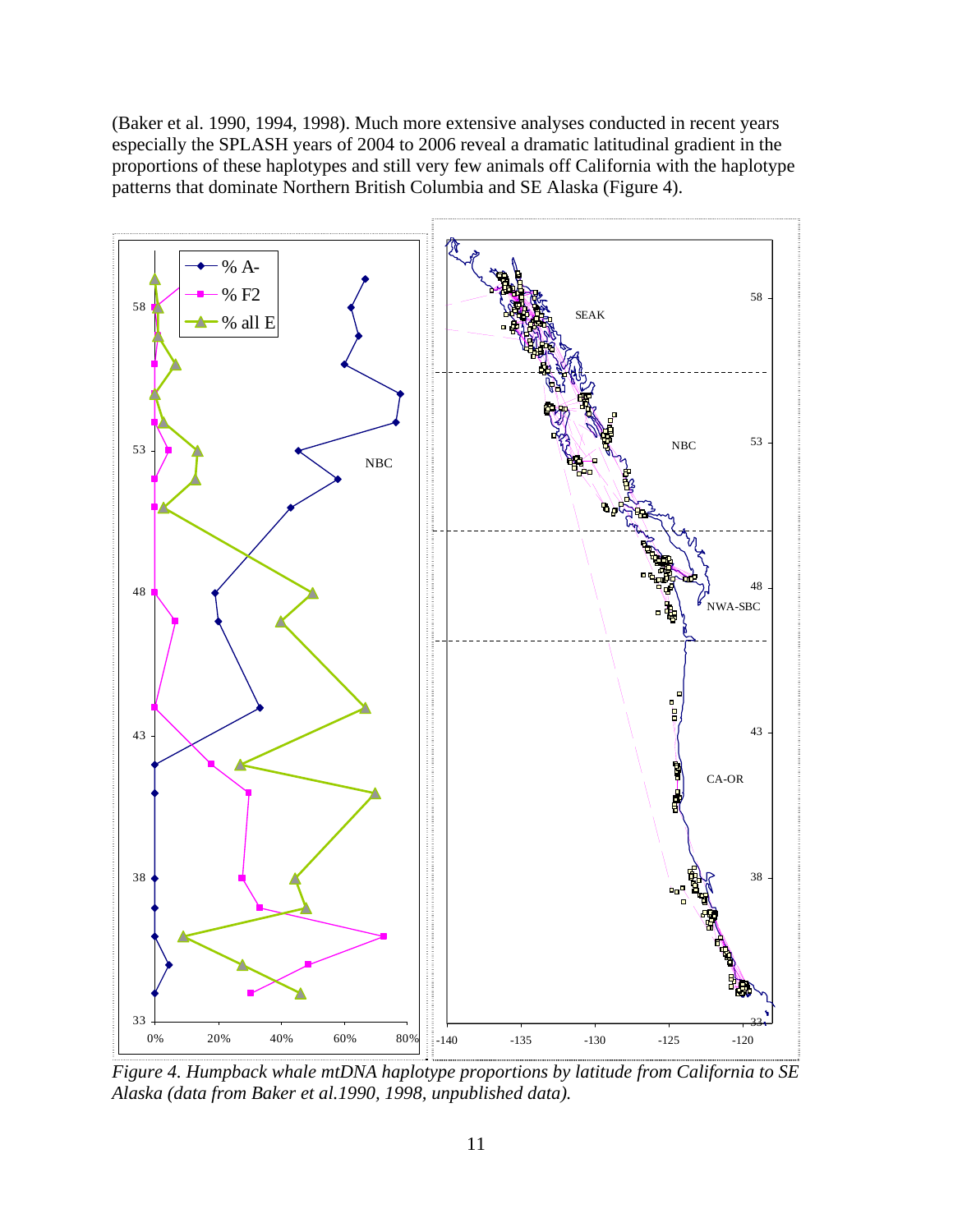### 10B**Blue whales**

A total of 437 identifications of 216 unique blue whales were made along the West Coast from the west coast of Baja to Washington. Almost half of these came from the Santa Barbara Channel although this was from a broad period stretching from June to December (Table 5). Smaller samples were obtained off S California (mostly off San Diego) and the west coast of northern Baja down to just south of Ensenada mostly from June to August. Blue whales were also identified from the Gulf of the Farallones to Bodega mostly in September and October.

*Table 5. Identifications of blue whales by month and region in 2008. Numbers show number of acceptable identifications including resightings, totals by month and region also show number of unique IDs excluding duplicate sightings.* 

| $\cdots$                      |      | $\cup$ | ◡  |    |     |     |    |    |    |       |     |
|-------------------------------|------|--------|----|----|-----|-----|----|----|----|-------|-----|
| Region                        | Code | 5      | 6  |    | 8   | 9   | 10 | 11 | 12 | Total | IDs |
| N Baja                        | 24   |        | 42 |    |     |     |    |    |    | 44    | 29  |
| S Ca. Bight (south)           | 31   |        | 25 | 10 | 23  | 4   |    |    |    | 62    | 43  |
| S. Ca. Bight (north excl SBC) | 32   |        |    | っ  | 5   | 40  |    |    |    | 47    | 21  |
| Santa Barbara Channel         | 33   |        |    | 51 | 75  | 79  | 23 | ς  | 4  | 236   | 106 |
| S. California (offshore)      | 39   |        |    |    | 3   |     |    |    |    |       |     |
| Farallones/Cordell            | 53   |        |    |    |     | 14  | 13 |    |    | 29    | 27  |
| C. California offshore        | 59   |        |    |    |     |     |    |    |    |       |     |
| Pt. Arena to C. Mendocino     | 61   |        |    |    |     |     |    |    |    |       | 2   |
| Offshore N Califonria         | 69   |        |    |    |     | ς   |    |    |    |       | 5   |
| S Oregon                      | 71   |        |    |    |     |     |    |    |    |       | 2   |
| N Oregon                      | 73   |        |    |    |     |     |    |    |    |       | 2   |
| Total                         |      |        | 68 | 63 | 113 | 142 | 39 | 7  | 4  | 437   | 216 |
| Unique IDs                    |      |        | 40 | 48 | 69  | 72  | 27 |    | 4  | 216   |     |

While 2008 represented a fairly typical year for obtaining blue whale identifications it was well below the record 353 different blue whales identified in 2007 when large concentrations occurred both off San Diego early in the summer and in the Santa Barbara Channel in late summer and fall (Table 6). In 2007 these record numbers of blue whales in the Santa Barbara Channel coincided with a high rate of ship strikes of blue whales with at least four killed in fall 2007. With 2008, the catalog of unique blue whales from the US west coast now numbers 2,052.

*Table 6. Identifications of blue whales by year and region in 2008. Numbers show number of acceptable identifications including resightings, totals by year and region also show number of unique IDs excluding duplicate sightings.* 

|                               |      |        |      |      |      |      |               | . .           |      |      |      |      |      |      |      |      |      |      |      |      |      |      |      |      |     |                |      |
|-------------------------------|------|--------|------|------|------|------|---------------|---------------|------|------|------|------|------|------|------|------|------|------|------|------|------|------|------|------|-----|----------------|------|
| Region                        | Code | < 1986 | 1986 | 1987 | 1988 | 1989 | 1990          | 1991          | 1992 | 1993 | 1994 | 1995 | 1996 | 1997 | 1998 | 1999 | 2000 | 2001 | 2002 | 2003 | 2004 | 2005 | 2006 | 2007 |     | 2008 Total IDs |      |
| N Baja                        | 24   |        |      |      | 52   | 42   |               |               |      |      |      |      |      |      |      | 9    | 12   |      |      |      |      |      | 84   |      | 44  | 275            | 192  |
| S Ca. Bight (south)           | 31   |        |      |      |      |      |               | 23            |      |      |      |      | 17   | 11   | 86   |      | 13   | 119  | 9    | 20   |      |      | 325  | 142  | 62  | 887            | 421  |
| S. Ca. Bight (north excl SBC) | 32   |        |      |      |      |      |               |               | 19   |      | 36   | 139  | 12   | 29   |      |      |      | 282  | 54   | 28   |      |      |      |      | 47  | 671            | 365  |
| Santa Barbara Channel         | 33   |        |      |      |      |      |               |               | 253  |      | 307  | 165  | 150  | 190  | 126  | 297  | 22   | 21   | 316  | 28   | 184  | 157  | 28   | 796  | 236 | 3276           | 963  |
| S. California (offshore)      | 39   |        |      |      |      |      |               | 20            |      | 40   |      |      | ۹    |      |      |      |      |      |      |      |      | 14   |      |      |     | 97             | 87   |
| Pt Conception to Buchon       | 41   |        |      |      |      |      |               |               |      |      | 9    | 6    |      |      |      |      | 34   |      | 48   | 42   |      |      |      |      |     | 163            | 117  |
| Pt Buchon to Pt. Sur          | 42   |        |      |      |      |      |               |               |      |      |      |      |      |      |      | 8    |      | 15   |      |      |      | 10   |      |      |     |                | 39   |
| S Monterey Bay Sanc.          | 51   |        | 73   | 79   | 39   | 19   |               |               |      | 22   | 30   | 11   | 36   | 13   | 103  | 16   | 183  | 74   | 43   | 283  | 18   | 59   |      |      |     | 1119           | 512  |
| N Monterey Bay Sanc.          | 52   |        |      |      |      |      |               |               |      | 90   |      |      |      |      | 16   | 6    |      | 27   |      | 13   |      | 10   |      |      |     | 189            | 118  |
| Farallones/Cordell            | 53   |        | 83   | 136  | 167  | 123  | 240           | 55            | 181  | 30   | 49   |      |      | 56   | 37   | 82   | 84   | 23   | 54   | 111  | 25   | 10   |      | 22   | 29  | 1662           | 525  |
| Bodega Bay to Pt. Arena       | 54   |        |      |      | 20   |      | $\mathcal{P}$ |               | 33   |      |      |      |      |      |      | 5    |      |      | 6    |      |      |      |      |      |     | 85             | 57   |
| C. California offshore        | 59   |        |      |      |      |      |               |               |      | 13   |      |      |      |      |      |      |      |      |      |      |      |      |      |      |     | 19             | 15   |
| Pt. Arena to C. Mendocino     | 61   |        |      |      |      |      |               | $\mathcal{P}$ | 175  |      |      |      |      |      |      |      |      |      |      |      |      |      |      |      |     |                | 111  |
| C Mend. to Klamath Riv.       | 62   |        |      |      |      |      |               |               |      |      |      |      |      |      |      |      |      |      |      |      |      | 25   |      |      |     | 42             | 28   |
| N California to Oregon        | 63   |        |      |      |      |      |               |               |      |      |      |      |      |      | 14   |      |      |      |      | 10   | 29   |      |      |      |     | 73             | 49   |
| Offshore N Califonria         | 69   |        |      |      |      |      |               |               |      |      |      |      |      |      |      |      |      |      |      |      |      |      |      |      |     |                |      |
| S Oregon                      | 71   |        |      |      |      |      |               |               |      |      |      |      |      |      |      |      |      |      |      |      |      |      |      |      |     |                |      |
| C. Oregon                     | 72   |        |      |      |      |      |               |               |      |      |      |      |      |      |      |      |      |      |      |      |      |      |      |      |     |                |      |
| N Oregon                      | 73   |        |      |      |      |      |               |               |      |      |      |      |      |      |      |      |      |      |      |      |      |      |      |      |     |                |      |
| British Columbia              | 82   |        |      |      |      |      |               |               |      |      |      |      |      |      |      |      |      |      |      |      |      |      |      |      |     |                |      |
| Total                         |      |        | 159  | 216  | 278  | 185  | 249           | 114           | 675  | 218  | 433  | 380  | 297  | 323  | 407  | 423  | 351  | 573  | 537  | 543  | 268  | 316  | 458  | 970  | 437 | 8841           | 2052 |
| Unique IDs                    |      | 28     | 82   | 128  | 149  | 115  | 108           |               | 281  | 129  | 211  | 232  | 183  | 180  | 231  | 182  | 184  | 284  | 307  | 296  | 189  | 182  | 234  | 358  | 216 | 2052           |      |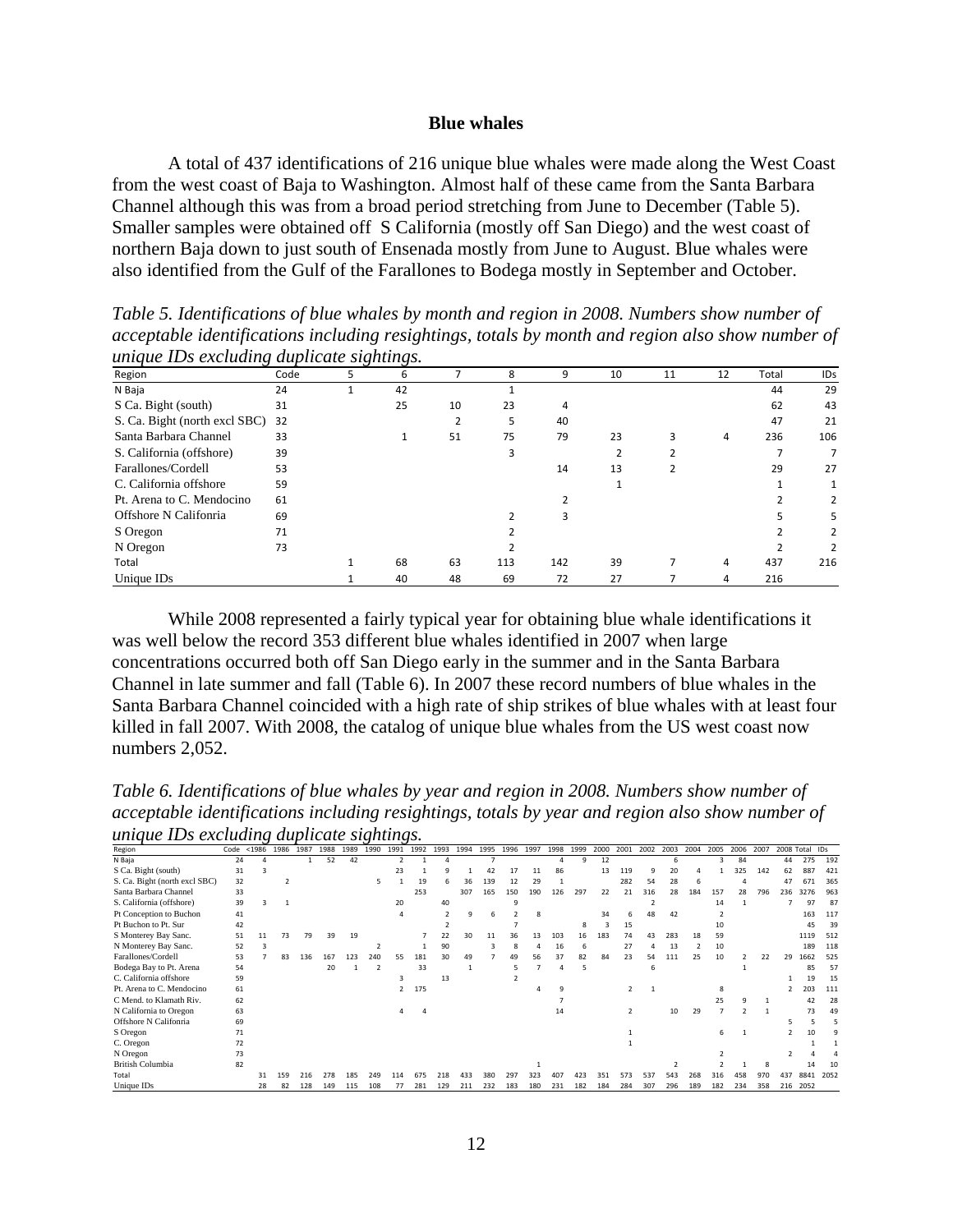Estimates of blue whales were generated for 2005 to 2008 (Table 7). It was not possible to estimate blue whale abundance from the 2008 systematic surveys alone because of the small sample size obtained in those surveys (15 left side images and 10 right sides). This was due primarily to the relatively low rate of blue whale sightings in the 2008 survey (Barlow 2009).

Blue whale photographic identifications from 2008 including those from systematic surveys were used to improve the most recent abundance estimates that had been based on data through 2006 (including the 2005 CSCAPE surveys) (Calambokidis et al. 2007). The 2005 to 2008 period allowed pooling both the 2005 CSCAPE and 2008 SWFSC surveys for the systematic surveys and the 2005-2008 period for the comparison sample from all other effort (Table 7). This pooled sample yielded a slightly lower estimate (2,497 versus 2,842) with a tighter CV and was more in line with the past estimates than the one based on just IDs from the 2005 CSCAPE surveys (Calambokidis et al 2007). The most recent estimates were still higher than those from 1991 to 2002, suggesting a possible increase in abundance in recent years.

| <b>Samples</b>                   |    |     | Left sides     |       |      |    | <b>Right sides</b> |    |       |      |       |  |  |  |  |
|----------------------------------|----|-----|----------------|-------|------|----|--------------------|----|-------|------|-------|--|--|--|--|
|                                  | n1 | n2  | m              | Est.  | CV1  | n1 | n2                 | m  | Est.  | CV1  |       |  |  |  |  |
| <b>Past estimates</b>            |    |     |                |       |      |    |                    |    |       |      |       |  |  |  |  |
| 1991-93                          | 61 | 293 | 8              | 2.024 | 0.29 | 74 | 289                | 10 | 1,976 | 0.26 | 2,000 |  |  |  |  |
| 1995-97                          | 43 | 350 | 7              | 1,930 | 0.30 | 34 | 361                | 7  | 1,583 | 0.29 | 1,756 |  |  |  |  |
| 2000-2002                        | 20 | 452 | 5              | 1,585 | 0.32 | 24 | 474                | 5  | 1,978 | 0.33 | 1,781 |  |  |  |  |
| 2004-2006                        | 35 | 352 | 5              | 2,117 | 0.34 | 38 | 365                | 3  | 3,568 | 0.42 | 2,842 |  |  |  |  |
| New estimates using 2005 to 2008 |    |     |                |       |      |    |                    |    |       |      |       |  |  |  |  |
| 2005-2008 All Qual               | 50 | 548 | 9              | 2.799 | 0.27 | 47 | 548                | 11 | 2,195 | 0.24 | 2,497 |  |  |  |  |
| 2005-2008 Gd Qual Non-Syst       | 50 | 264 | $\overline{4}$ | 2,702 | 0.38 | 47 | 246                | 4  | 2,370 | 0.38 | 2,536 |  |  |  |  |
| 2005-2008 Gd Qual Syst           | 39 | 548 | 7              | 2,744 | 0.30 | 37 | 548                | 6  | 2,979 | 0.32 | 2,862 |  |  |  |  |
| 2005-2008 only Gd Qual           | 39 | 264 | 3              | 2,649 | 0.42 | 37 | 246                | 3  | 2.346 | 0.42 | 2,497 |  |  |  |  |

*Table 7. Blue whale abundance estimates incorporating the 2008 identifications* 

This larger sample size also allowed alternate estimates to be made based only on higher quality photo-IDs to test whether the poorer quality IDs were biasing the estimate by creating missed matches. While estimates using only the higher quality IDs were more variable due to the smaller sample size they were in the same range as the estimates using all photographs indicating there did not appear to be a bias using all photographs (Table 7).

Blue whale identifications from 2008 allowed estimates of overall blue whale abundance from mark-recapture estimates using identifications on wintering areas compared to identifications on summer feeding areas. An expedition to the Costa Rica Dome in January 2008 conducted by Cascadia Research, Oregon State University, and Scripps and sponsored by National Geographic obtained identifications of 65 blue whales on the Costa Rica Dome (Cascadia Research unpublished data). Suction cup tag deployments and observations revealed this area was being used as a feeding area (as well as a winter calving and mating area). Markrecapture estimates based on one sample from the 2008 Dome expedition and the other sample from West Coast identification in summer and fall 2007 and 2008 yielded much higher abundance estimates than those obtained comparing feeding area samples (Table 8). These results are also higher than those based on identifications from a previous fall/winter expeditions to the Dome in 1999-2000 which yielded estimates much closer to those obtained with the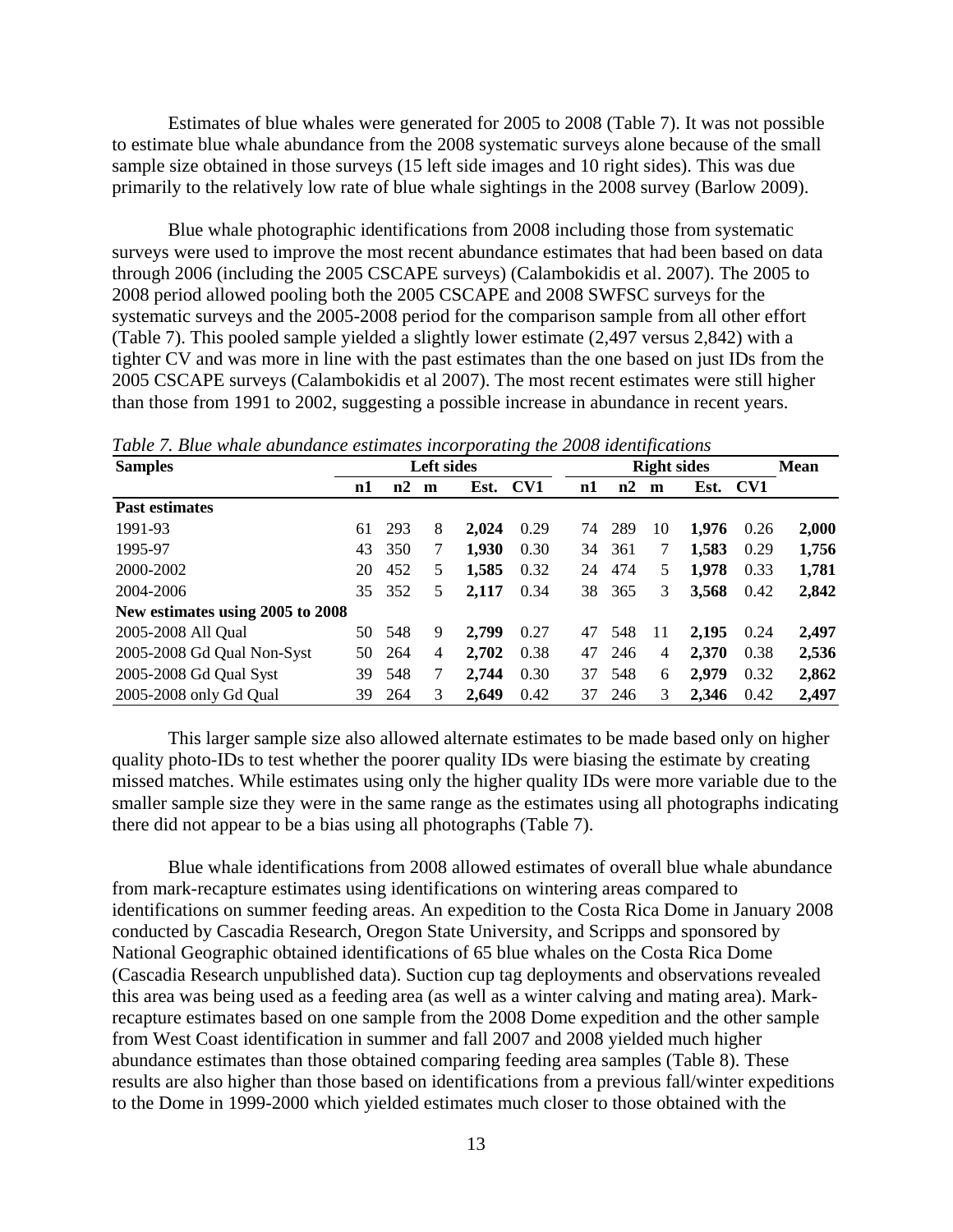feeding area samples. The high estimates based on the 2008 sample suggests the Dome is used by some blue whales that do not feed off California and the abundance estimate using the Dome is not just for the portion of the population that feeds off the US West Coast.

*Table 8. Estimates of blue whale abundance based on Petersen mark-recapture estimates using one sample from the Fall/winter near the Costa Rica Dome and another sample from summer/fall feeding areas off West Baja and California.* 

| <b>Samples</b>                   |    |       | <b>Left sides</b> |            |          |    | <b>Right sides</b> |     |       |          |       |  |  |  |
|----------------------------------|----|-------|-------------------|------------|----------|----|--------------------|-----|-------|----------|-------|--|--|--|
|                                  | nl | n2    | m                 |            | Est. CV1 | n1 | n2                 | m   |       | Est. CV1 |       |  |  |  |
| 2008 Dome - 2007-2008 West Coast |    | - 401 |                   | 7.771 0.49 |          |    | 62 383             | - 5 | 4.031 | 0.36     | 5.901 |  |  |  |
| 1998-2001 Dome vs West Coast     | 20 | - 521 |                   | 2.740      | 0.40     | 20 | 508                | 3   | 2.671 | 0.40     | 2,705 |  |  |  |

 In order to examine trends in abundance of blue whales with larger more consistent samples we conducted inter-year Petersen mark-recapture estimates based on adjacent years samples since 1992 similar to what was conducted with humpback whales (Figure 5). These abundance estimates while useful for examining trends in abundance underestimate true abundance because of heterogeneity of capture probabilities from the coastal bias of these samples making some animals more likely to be consistently recaptured. These estimates do indicate a significant upward trend in abundance of blue whales (linear regression,  $r^2$ =.035, p=0.012) although at a rate of under 3% per year. This increase could also be partly or entirely the result of shifts in other factors that might alter the degree of bias in these estimates. Blue whales appear to have shifted aspects of their distribution in the eastern North Pacific in the last 10 years (Calambokidis et al. 2009) and this has resulted in changes in estimated densities of blue whales from line-transect surveys (Barlow 2009, Barlow and Forney 2007, Forney 2007).



*Figure 5. Estimates of blue whale abundance based on Petersen mark-recapture estimates of photographically identified individuals in adjacent years for west Baja to Washington. Error bars show*  $+$  1 *SE.*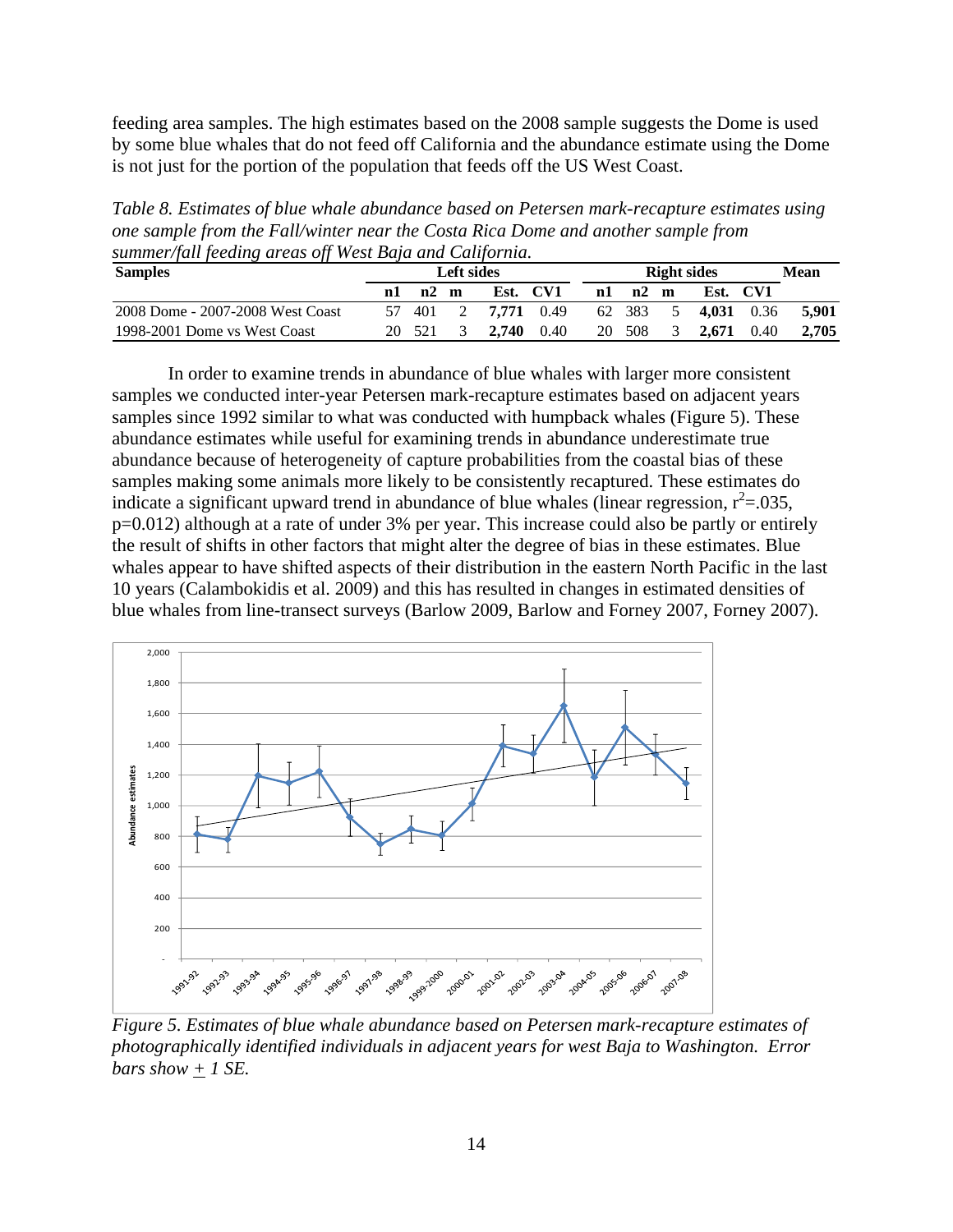The abundance estimates of blue whales from mark-recapture are very different from those from density estimates based on line transect ship surveys (Forney 2007, Barlow 2009). While these two estimates of abundance showed good agreement with estimates of about 2,000 animals in the 1990s (Calambokidis and Barlow 2004), they now have diverged (Figure 6) with the line-transect estimates for the last three surveys all yielding abundance estimates of under 1,000 with the most recent estimate of 508 for 2008 (Barlow 2009). These methods measure different things and the agreement in the 1990s suggested that most of the population was present in the survey area during the line-transect surveys (Calambokidis and Barlow 2004) and the divergence in recent years appears to be the result of blue whales having shifted to a broader geographic distribution including into areas off British Columbia and in the Gulf of Alaska where they were common during commercial whaling (Calambokidis et al. 2009).



*Figure 6. Comparison of blue whale abundance estimates from mark-recapture (including this study) and line transect from SWFSC cruises (Barlow and Forney 2007, Forney 2007, Barlow 2009).*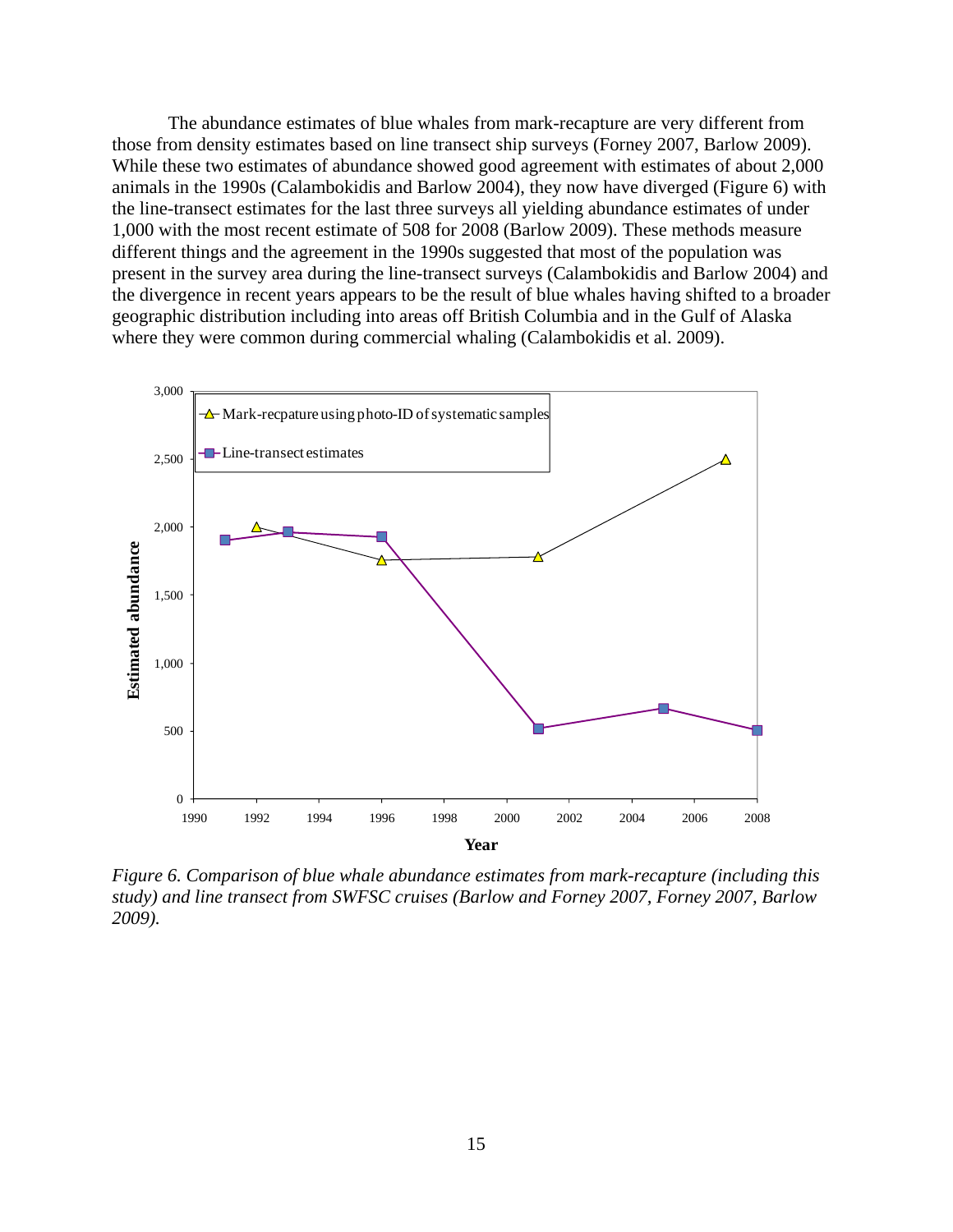## 4B**ACKNOWLEDGEMENTS**

 Primary support for the work reported here came from Southwest Fisheries Science Center with funding from the Navy's N45 program. Jay Barlow of SWFSC was primarily responsible for arranging support for this work for SWFSC. Additional support for aspects of this work came from National Marine Fisheries Service, National Geographic Society, and Scripps Institution of Oceanography (also with support from the Navy's N45 office). The Olympic Coast and Channel Islands National Marine Sanctuary assisted in logistical arrangements and participation in some of their surveys (thanks to Ed Bowlby and Steve Katz). The Channel Island Naturalist Corps was a key contributor of opportunistic photographs (Shauna Bingham, Clare Fritzsche, and Josh Kaye-Carr helped coordinate this) and included contributing photographers Alan Prichard, Barbara LaCorte, Bill Weinerth, C Shoemaker, Carolyn McCleskey, Cubby Winkel, Dino Dalbon, Don Gillies, Don Shubert, Eileen Avery, Gary Sullivan, John Kuizenga, Kevin Bailey, Lisa Angle, Marilyn Dannehower, Marilyn Dannehower, Morgan Coffey, Paul Froemming, S Robertson, Sally Eagle, Sandra Squires, Scott Robertson, Shirley Johnson, Susie Williams. Additional help with photo-ID came from Alexei Calambokidis, Alexis Rudd, Bethany Diehl, Greg Schorr, Craig Hayslip, Leon Carrere, Martha Windsor, Allen Ligon, Chris Cutler, Jay Barlow, Jim Cotton, Rich Pagen, Suzanne Yin, Adam U, Alisa Schulman, Bridget Watts, Ed Lyman, Jason Thompson, Jay Ailworth, Jim Maya, Kera Mathes, Mark Cotter, Matt Sadowski, Michael H. Smith, Morgan Richie, Peggy Stap, Peter Bryant, Terri Dratt, Tom Blackman, Tom and Kieckhefer. Southwest Fisheries Science Center provided photo-IDs and sightings from their regular cruises, thanks particularly to Karin Forney and Jay Barlow. Thanks to Jessie Huggins and other staff and interns at Cascadia who assisted in matching including Daniel Laggner, Kelly Cunningham, Erin Keene, Callan Price, Christine Davis, Corina Leahy, and Keaton Cox.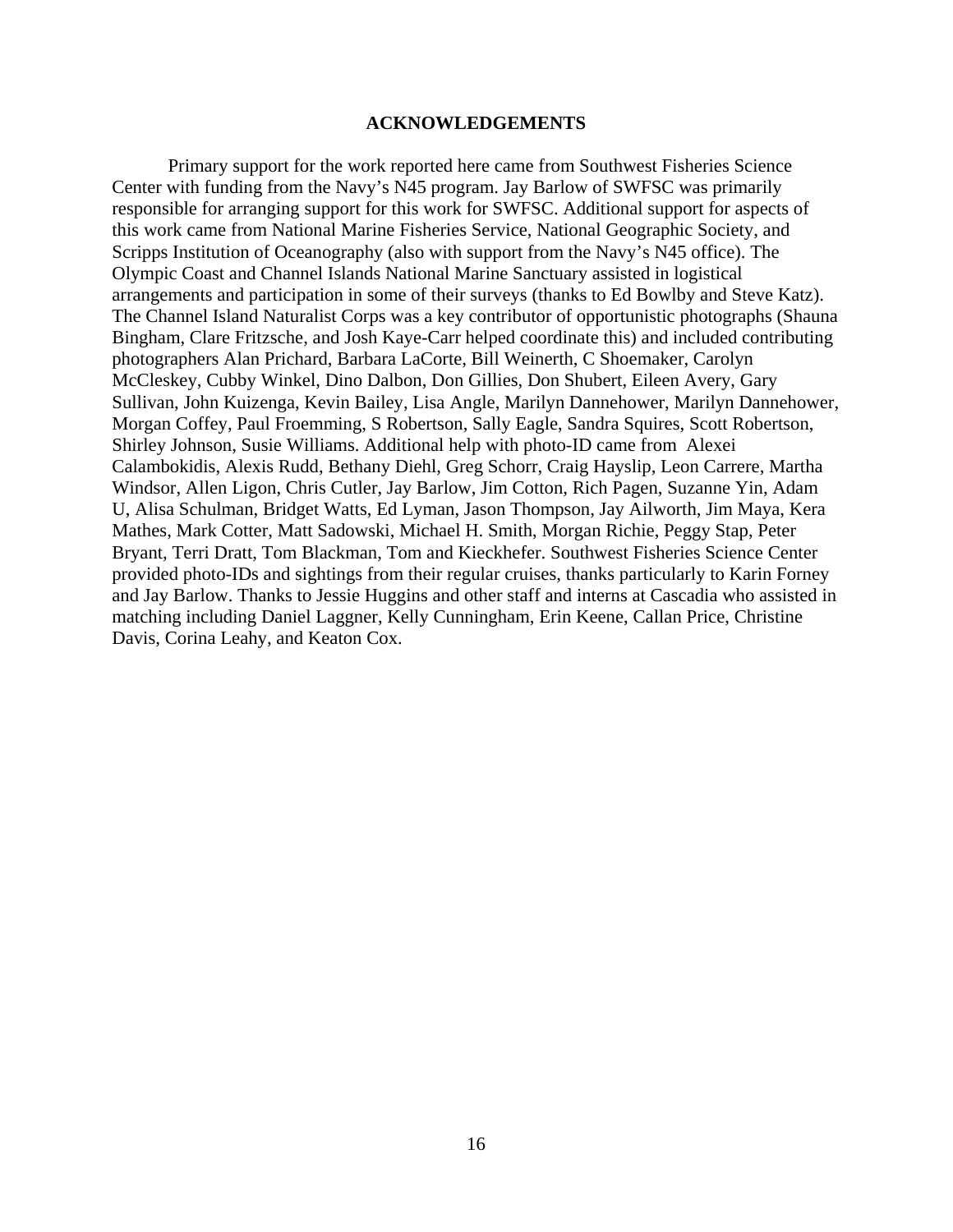#### 5B**REFERENCES**

- Baker, C.S., S.R. Palumbi, R.H. Lambertson, M.T. Weinrich, J. Calambokidis, and S.J. O'Brien. 1990. Influence of seasonal migration on geographic distribution of mitochondrial DNA haplotypes in humpback whales. *Nature,* London 344:238-240.
- Baker, C.S., R.W. Slade, J.L. Bannister, R.B. Abernathy, M.T. Weinrich, J. Lien, J. Urbán, P. Cockeron, J. Calambokidis, O. Vasquez, and S.R. Palumbi. 1994. Hierarchical structure of mitochondrial DNA gene flow among humpback whales *Megaptera novaeangliae*, world-wide. Molecular Ecology 3:313-327.
- Baker, C..S., L. Medrano-Gonzalez, J. Calambokidis, A. Perry, F. Pichler, H. Rosenbaum, J. M. Straley, J. Urban-Ramirez, M. Yamaguchi, and O. von Ziegesar. 1998. Population structure of nuclear and mitochondrial DNA variation among humpback whales in the North Pacific. Molecular Ecology 6:695-707.
- Barlow, J. 2009. Cetacean abundance in the California Current estimated from 2008 ship-based line-transect survey. Report to Pacific Scientific Review Group PSRG 2009-08.
- Barlow, J. and Forney K.A. 2007. Abundance and density of cetaceans in the California Current ecosystem. Fishery Bulletin: 105:509-526.
- Calambokidis, J. and J. Barlow. 2004. Abundance of blue and humpback whales in the eastern North Pacific estimated by capture-recapture and line-transect methods. Marine Mammal Science 20(1):63-85.
- Calambokidis, J., J.C. Cubbage, G.H. Steiger, K.C. Balcomb, and P. Bloedel. 1990a. Population estimates of humpback whales in the Gulf of the Farallones, California. Report to the International Whaling Commission (special issue 12):325-333.
- Calambokidis, J., G.H. Steiger, J.C. Cubbage, K.C. Balcomb, C. Ewald, S. Kruse, R. Wells, and R. Sears. 1990b. Sightings and movements of blue whales off central California 1986-88 from photo-identification of individuals. Report of the International Whaling Commission (special issue 12):343-348.
- Calambokidis, J., G.H. Steiger, J.R. Evenson, K.R. Flynn, K.C. Balcomb, D.E. Claridge, P. Bloedel, J.M. Straley, C.S. Baker, O. von Ziegesar, M.E. Dahlheim, J.M. Waite, J.D. Darling, G. Ellis, and G.A. Green. 1996. Interchange and isolation of humpback whales off California and other North Pacific feeding grounds. Marine Mammal Science 12:215- 226.
- Calambokidis, J., G.H Steiger, J.M Straley, L.M. Herman, S. Cerchio, D.R. Salden, J. Urbán R., J.K. Jacobsen, O. von Ziegesar, K.C. Balcomb, C.M. Gabriele, M.E. Dahlheim, S. Uchida, G. Ellis, Y. Miyamura, P. Ladrón de Guevara P., M. Yamaguchi, F. Sato, S.A. Mizroch, L. Schlender, K. Rasmussen, J. Barlow and T.J. Quinn II. 2001. Movements and population